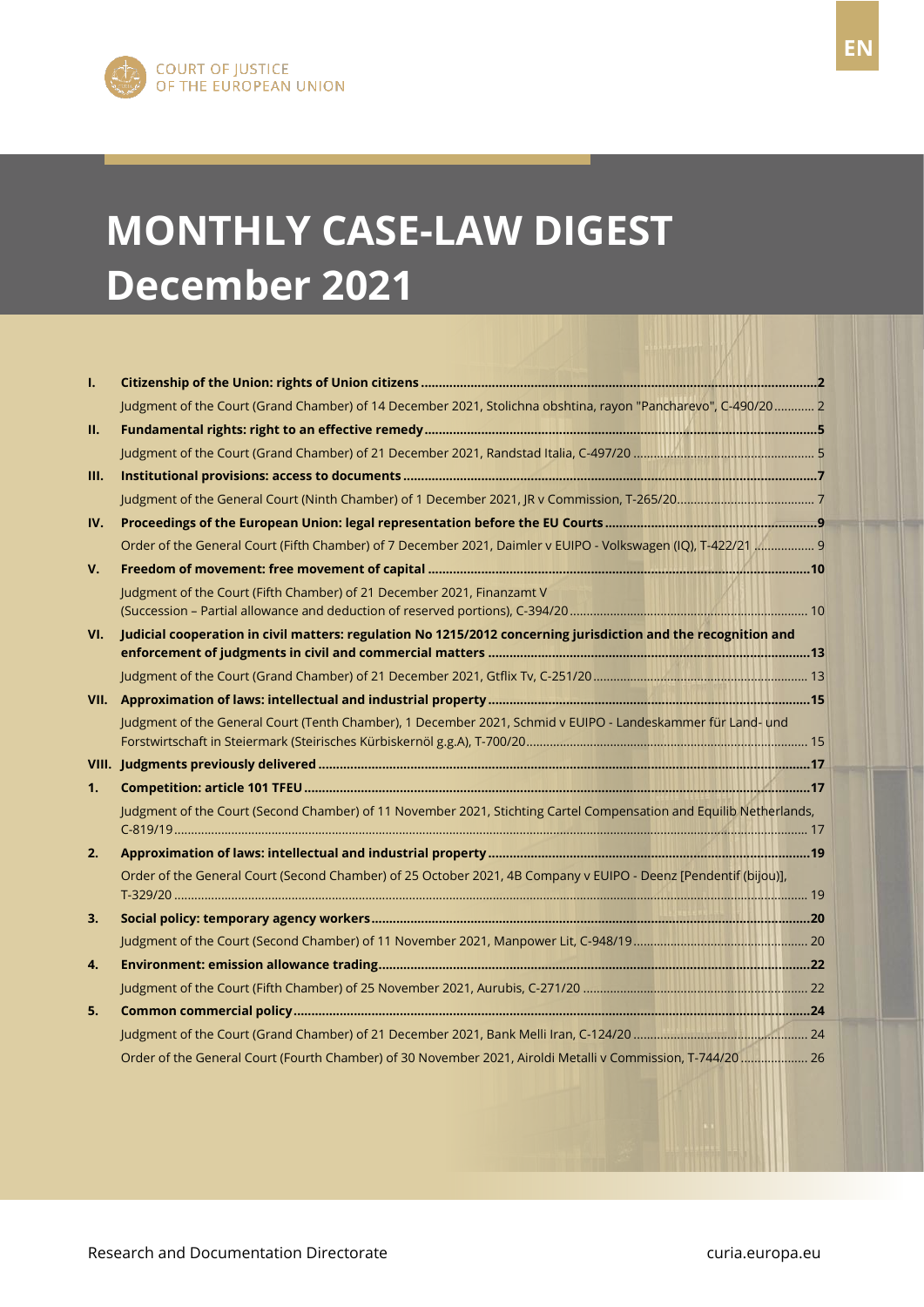# <span id="page-1-1"></span><span id="page-1-0"></span>**I. CITIZENSHIP OF THE UNION: RIGHTS OF UNION CITIZENS**

## **Judgment of the Court (Grand Chamber) of 14 December 2021, Stolichna obshtina, rayon "Pancharevo", C-490/20**

[Link to the complete text of the judgment](https://curia.europa.eu/juris/document/document.jsf?text=&docid=251201&pageIndex=0&doclang=EN&mode=lst&dir=&occ=first&part=1&cid=5168501)

Reference for a preliminary ruling – Citizenship of the Union – Articles 20 and 21 TFEU – Right to move and reside freely within the territory of the Member States – Child born in the host Member State of her parents – Birth certificate issued by that Member State mentioning two mothers in respect of that child – Refusal by the Member State of origin of one of those two mothers to issue a birth certificate for the child in the absence of information as to the identity of the child's biological mother – Possession of such a certificate being a prerequisite for the issue of an identity card or a passport – Persons of the same sex not recognised as parents under the national legislation of that Member State of origin

V.M.A., a Bulgarian national, and K.D.K. have resided in Spain since 2015 and were married in 2018. Their child, S.D.K.A., was born in Spain in 2019. The child's birth certificate, drawn up by the Spanish authorities, refers to both mothers as being the parents of the child.

Since a birth certificate issued by the Bulgarian authorities is necessary to obtain a Bulgarian identity document, V.M.A. applied to the Sofia municipality (Bulgaria) <sup>1</sup> for a birth certificate for S.D.K.A. to be issued to her. In support of her application, V.М.А. submitted a legalised and certified translation into Bulgarian of the extract from the Spanish civil register relating to S.D.K.A.'s birth certificate.

The Sofia municipality instructed V.М.А. to provide evidence of the parentage of S.D.K.A., with respect to the identity of her biological mother. The model birth certificate applicable in Bulgaria has only one box for the 'mother'  $2$  and another for the 'father', and only one name may appear in each box.

V.М.А. took the view that she was not required to provide the information requested, whereupon the Sofia municipality refused to issue the requested birth certificate because of the lack of information concerning the identity of the child's biological mother and the fact that a reference to two female parents on a birth certificate was contrary to Bulgarian public policy, which does not permit marriage between two persons of the same sex.

V.M.A. brought an action against that refusal decision before the Administrativen sad Sofia-grad (Administrative Court of the City of Sofia), the referring court.

That court is uncertain as to whether the refusal by the Bulgarian authorities to register the birth of a Bulgarian national,  $3$  which occurred in another Member State and has been attested by a birth certificate referring to two mothers, issued in the latter Member State, infringes the rights conferred on that Bulgarian national by Articles 20 and 21 TFEU and by Articles 7, 24 and 45 of the Charter of Fundamental Rights of the European Union. <sup>4</sup> That refusal could make it more difficult for a Bulgarian identity document to be issued and, therefore, hinder the child's exercise of the right of free movement and thus full enjoyment of her rights as a Union citizen.

<sup>1</sup> Stolichna obshtina, rayon 'Pancharevo' (Sofia municipality, Pancharevo district, Bulgaria) ('the Sofia municipality').

<sup>2</sup> According to the Semeen kodeks (Bulgarian Family Code), in the version applicable to the main proceedings, parentage with respect to the mother is determined by birth, the mother of the child being defined as the woman who gave birth to that child, including in the case of assisted reproduction.

<sup>3</sup> According to the referring court, it is common ground that, even without a birth certificate issued by the Bulgarian authorities, the child has Bulgarian nationality under, in particular, Article 25(1) of the Bulgarian Constitution.

<sup>4&#</sup>x27; the Charter'.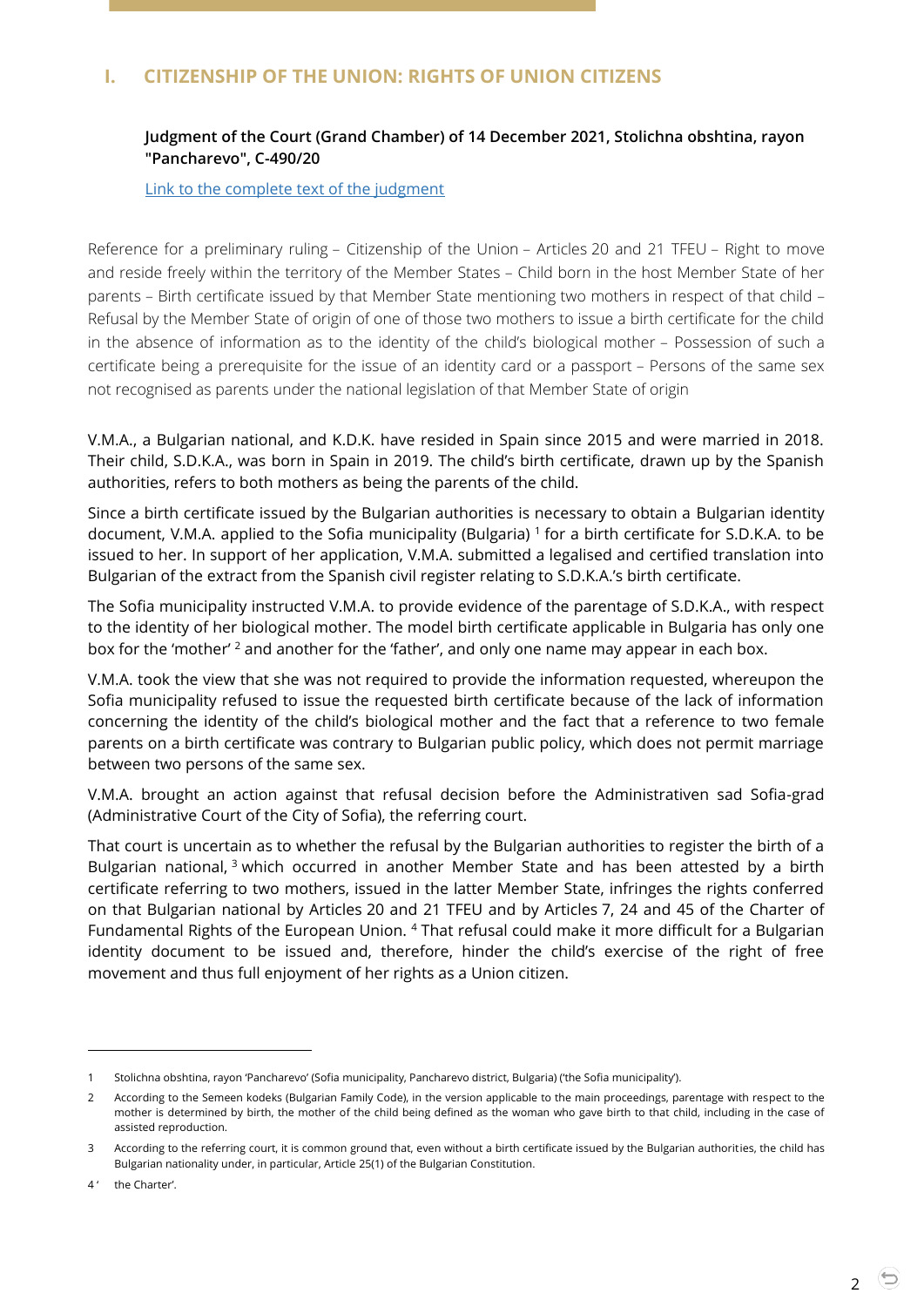In those circumstances, the referring court decided to ask the Court of Justice about the interpretation of Article 4(2) TEU, <sup>5</sup> Articles 20 and 21 TFEU and Articles 7, 24 and 45 of the Charter. It asks, in essence, whether those provisions oblige a Member State to issue a birth certificate, in order for an identity document to be obtained, for a child, a national of that Member State, whose birth in another Member State is attested by a birth certificate that has been drawn up by the authorities of that other Member State in accordance with the national law of that other State, and which designates, as the mothers of that child, a national of the first of those Member States and her wife, without specifying which of the two women gave birth to that child.

In its judgment, delivered by the Grand Chamber, the Court interprets the provisions referred to above as meaning that, in the case of a child, being a minor, who is a Union citizen and whose birth certificate, issued by the competent authorities of the host Member State, designates as that child's parents two persons of the same sex, the Member State of which that child is a national is obliged (i) to issue to that child an identity card or a passport without requiring a birth certificate to be drawn up beforehand by its national authorities, and (ii) to recognise, as is any other Member State, the document from the host Member State that permits that child to exercise, with each of those two persons, the child's right to move and reside freely within the territory of the Member States.

#### *Findings of the Court*

In reaching that conclusion, the Court recalls first of all that, in order to enable nationals of the Member States to exercise their right to move and reside freely within the territory of the Member States,  $6$  a right which every citizen of the Union enjoys under Article 21(1) TFEU, Directive 2004/38  $^7$ requires Member States, acting in accordance with their laws, to issue to their own nationals an identity card or passport stating their nationality.

Accordingly, since S.D.K.A. has Bulgarian nationality, the Bulgarian authorities are required to issue to her a Bulgarian identity card or passport stating her surname as it appears on the birth certificate drawn up by the Spanish authorities, regardless of whether a new birth certificate is drawn up.

Such a document, whether alone or accompanied by a document issued by the host Member State, must enable a child such as S.D.K.A. to exercise the right of free movement, with each of the child's two mothers, whose status as parents of that child has been established by the host Member State during a stay in accordance with Directive 2004/38.

The rights which nationals of Member States enjoy under Article 21(1) TFEU include the right to lead a normal family life, together with their family members, both in their host Member State and in the Member State of which they are nationals when they return to the territory of that Member State. Since the Spanish authorities have lawfully established that there is a parent-child relationship, biological or legal, between S.D.K.A. and her two parents, attested in the birth certificate issued in respect of the child, V.M.A. and K.D.K. must, pursuant to Article 21 TFEU and Directive 2004/38, be recognised by all Member States as having the right, as parents of a Union citizen who is a minor and of whom they are the primary carers, to accompany that child when she is exercising her rights.

It follows, first, that the Member States must recognise that parent-child relationship in order to enable S.D.K.A. to exercise, with each of her parents, her right of free movement. Second, both parents must have a document which enables them to travel with that child. The authorities of the

<sup>&</sup>lt;sup>5</sup> Under which, in particular, the Union is to respect the national identities of its Member States, inherent in their fundamental structures, political and constitutional.

<sup>6</sup> the right of free movement'.

<sup>7</sup> Article 4(3) of Directive 2004/38/EC of the European Parliament and of the Council of 29 April 2004 on the right of citizens of the Union and their family members to move and reside freely within the territory of the Member States amending Regulation (EEC) No 1612/68 and repealing Directives 64/221/EEC, 68/360/EEC, 72/194/EEC, 73/148/EEC, 75/34/EEC, 75/35/EEC, 90/364/EEC, 90/365/EEC and 93/96/EEC (OJ 2004 L 158, p. 77, and corrigendum OJ 2004 L 229, p. 35).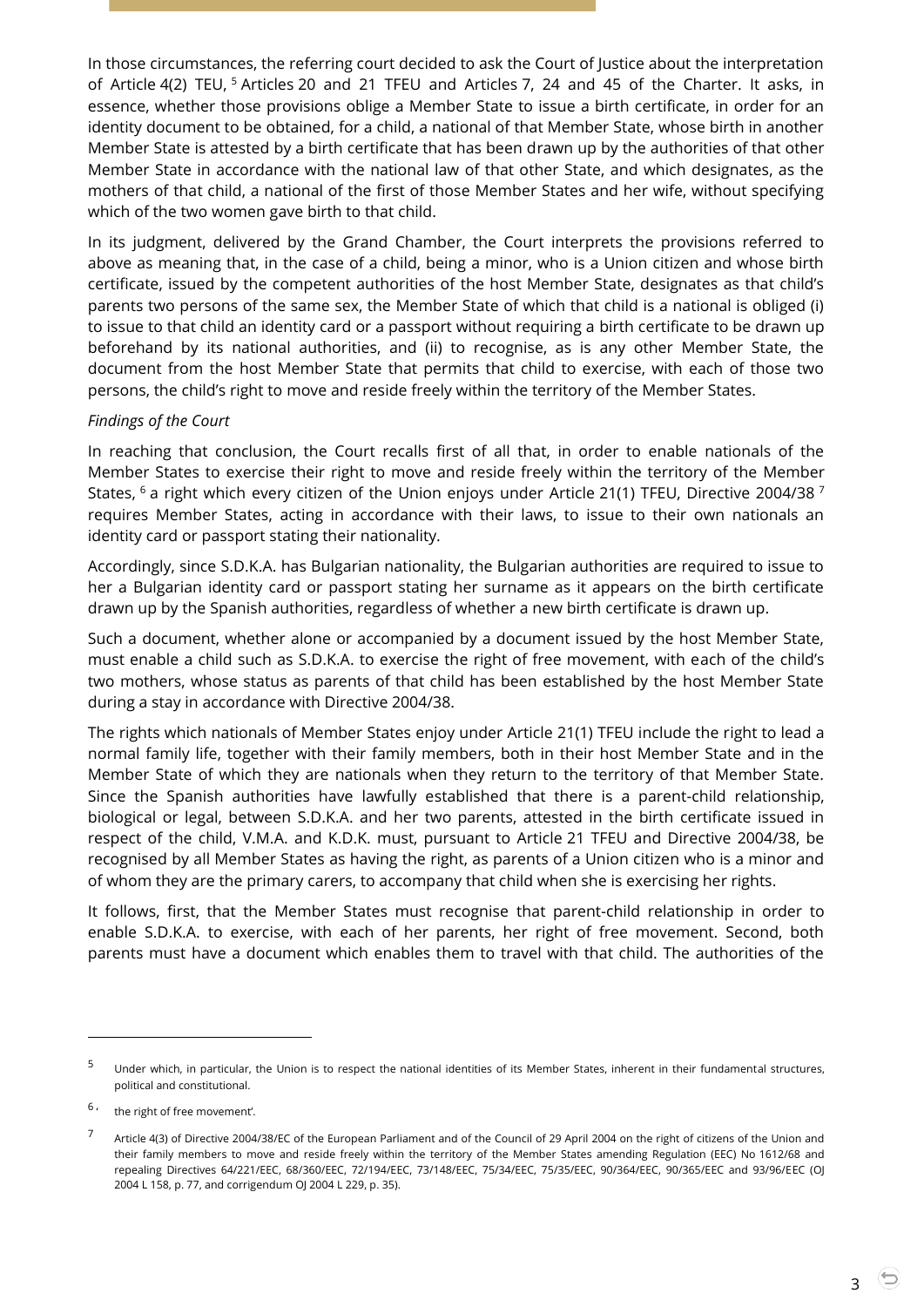host Member State are best placed to draw up such a document, which may consist in a birth certificate and which the other Member States are obliged to recognise.

Admittedly, a person's status is a matter which falls within the competence of the Member States, which are free to decide whether or not to allow marriage and parenthood for persons of the same sex under their national law. In exercising that competence, each Member state must comply with EU law, in particular the Treaty provisions on Union citizens' freedom of movement and of residence, by recognising, for that purpose, the civil status of persons that has been established in another Member State in accordance with the law of that other Member State.

In the present case, the obligation for a Member State to issue an identity document to a child who is a national of that State, who was born in another Member State in which the birth certificate was drawn up and designates as parents two persons of the same sex, and, moreover, to recognise the parent-child relationship between that child and each of those two persons in the context of the child's exercise of her rights under Article 21 TFEU and secondary legislation relating thereto, does not undermine the national identity or pose a threat to the public policy of that Member State. It does not require the Member State concerned to provide, in its national law, for the parenthood of persons of the same sex, or to recognise, for purposes other than the exercise of the rights which the child derives from EU law, the parent-child relationship between that child and the persons mentioned on the birth certificate drawn up by the authorities of the host Member State as being the child's parents.

Lastly, a national measure that is liable to obstruct the exercise of freedom of movement for persons may be justified only where it is consistent with the fundamental rights guaranteed by the Charter.  $8$  It is contrary to the fundamental rights guaranteed by Articles 7 and 24 of the Charter for the child to be deprived of the relationship with one of her parents when exercising her right of free movement or for her exercise of that right to be made impossible or excessively difficult on the ground that her parents are of the same sex

<sup>8</sup> Relevant rights in the situation with which the main proceedings are concerned are the right to respect for private and family life guaranteed by Article 7 of the Charter and the rights of the child guaranteed by Article 24 of the Charter, in particular the right to have the child's best interests taken into account and the right to maintain on a regular basis a personal relationship and direct contact with both parents.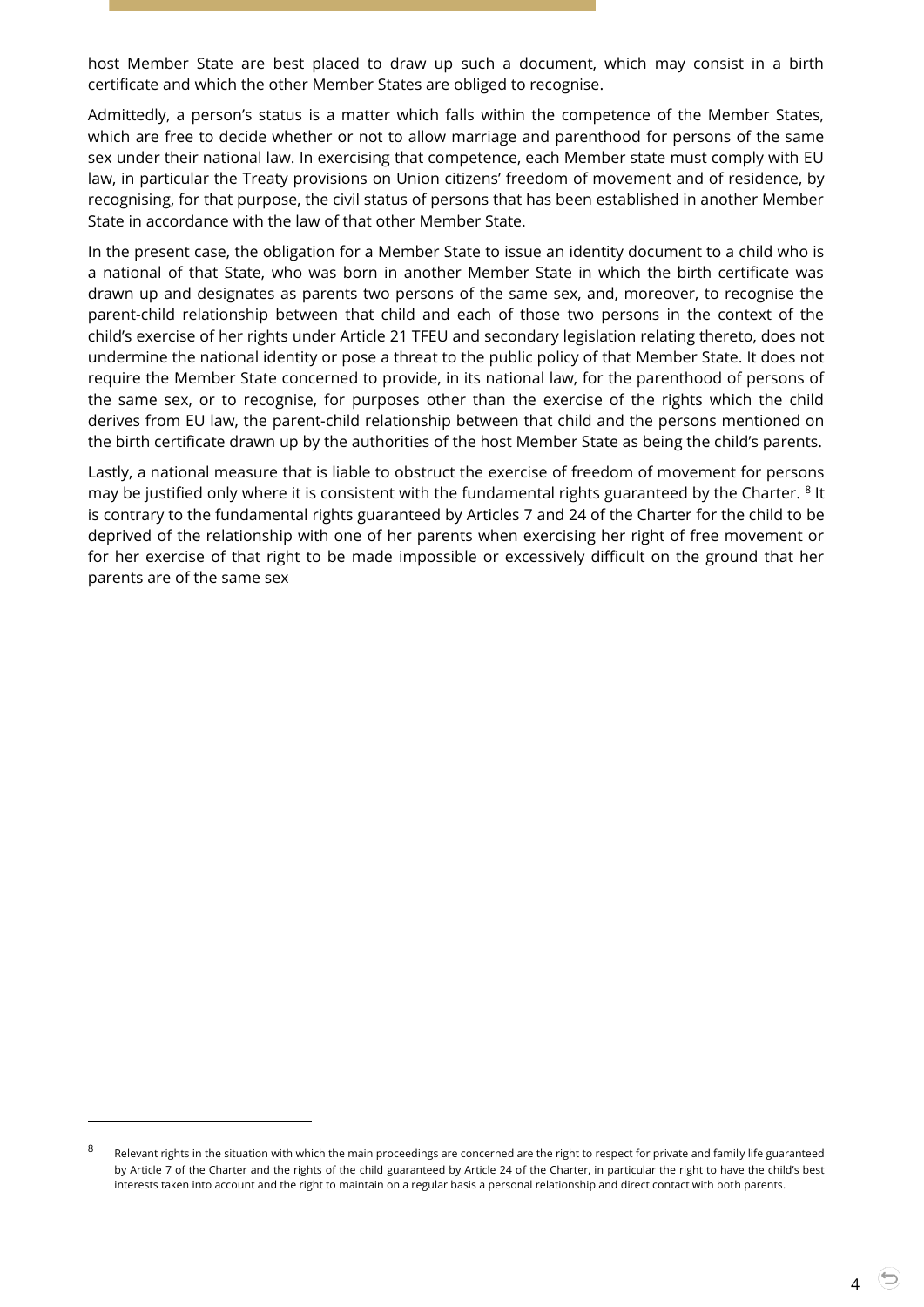# <span id="page-4-1"></span><span id="page-4-0"></span>**II. FUNDAMENTAL RIGHTS: RIGHT TO AN EFFECTIVE REMEDY**

#### **Judgment of the Court (Grand Chamber) of 21 December 2021, Randstad Italia, C-497/20**

[Link to the complete text of the judgment](https://curia.europa.eu/juris/document/document.jsf?text=&docid=251515&pageIndex=0&doclang=EN&mode=req&dir=&occ=first&part=1&cid=264724)

Reference for a preliminary ruling – Second subparagraph of Article 19(1) TEU – Obligation of Member States to provide remedies sufficient to ensure effective legal protection in the fields covered by Union law – Public procurement – Directive 89/665/EEC – Article 1(1) and (3) – Article 47 of the Charter of Fundamental Rights of the European Union – Judgment of a Member State's highest administrative court declaring inadmissible, in breach of the case-law of the Court of Justice, an action brought by a tenderer excluded from a public procurement procedure – No remedy against that judgment before the highest court in that Member State's judicial order – Principles of effectiveness and equivalence

Azienda USL Valle d'Aosta (local health agency of the Valle d'Aosta region, Italy) launched a procedure for the purpose of awarding a public contract to an employment agency for the temporary supply of personnel. Randstad Italia SpA ('Randstad') was among the tenderers which participated in that procedure. Following the evaluation of technical offers, Randstad was excluded, the marks for its offer having failed to reach the minimum threshold set.

Randstad brought an action before the competent administrative court of first instance seeking, first, to challenge its exclusion from the tendering procedure and, second, to demonstrate the irregularity of that procedure. The action was declared admissible but was dismissed on the merits. However, the Consiglio di Stato (Council of State, Italy), before which an appeal was brought, held that the pleas challenging the regularity of the procedure should have been declared inadmissible, since Randstad did not have the necessary standing to raise them. Accordingly, it amended the judgment delivered at first instance in that respect. Randstad appealed against that judgment to the Corte suprema di cassazione (Supreme Court of Cassation, Italy), which stated, regarding the substance, that the refusal by the Council of State to examine the pleas relating to the irregularity of the tendering procedure undermines the right to an effective remedy, within the meaning of EU law. However, it noted that Italian constitutional law,  $9$  as interpreted by the Corte costituzionale (Constitutional Court, Italy),  $10$ requires such an appeal to be declared inadmissible. Appeals in cassation against decisions of the Council of State are permitted only for reasons of jurisdiction, whereas in the present case Randstad's appeal was based on a plea alleging an infringement of EU law.

Against that background, the Supreme Court of Cassation decided to refer the matter to the Court of Justice in order to clarify, in essence, whether EU law <sup>11</sup> precludes a provision of domestic law which, according to national case-law, does not allow individual parties to challenge, by means of an appeal in cassation to that court, the conformity with EU law of a judgment of the highest administrative court.

 $\overline{a}$ 

5

<sup>9</sup> Eighth paragraph of Article 111 of the Costituzione (Constitution).

<sup>&</sup>lt;sup>10</sup> Judgment No 6/2018 of 18 January 2018 concerning the interpretation of the eighth paragraph of Article 111 of the Constitution (ECLI:IT:COST:2018:6).

<sup>11</sup> Article 4(3) and Article 19(1) TEU, and Article 1(1) and (3) of Council Directive 89/665/EEC of 21 December 1989 on the coordination of the laws, regulations and administrative provisions relating to the application of review procedures to the award of public supply and public works contracts, as amended by Directive 2014/23/EU of the European Parliament and of the Council of 26 February 2014, read in the light of Article 47 of the Charter of Fundamental Rights of the European Union ('the Charter').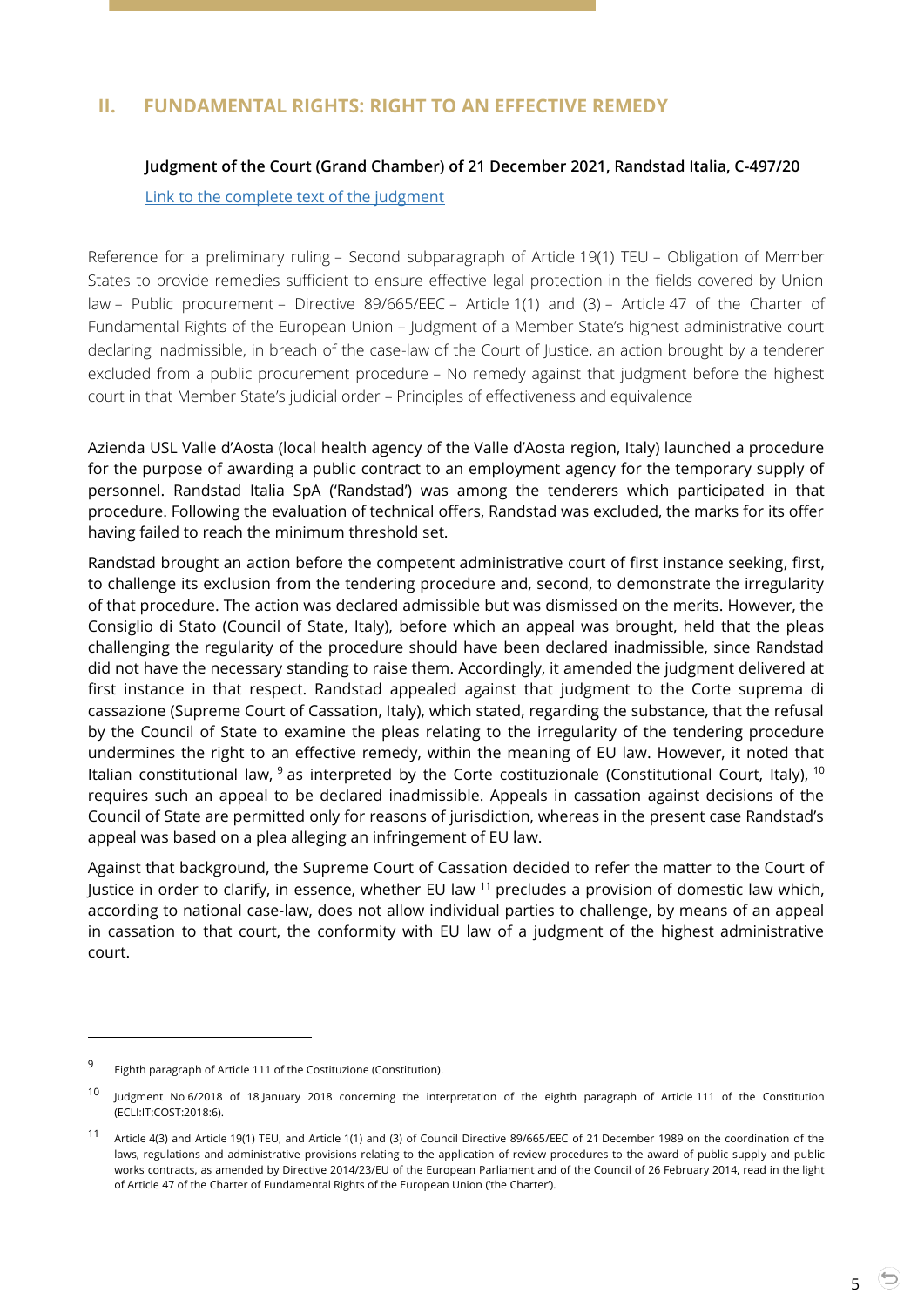The Court of Justice, sitting in the Grand Chamber, rules that such a provision is consistent with EU law.

### *Findings of the Court*

In the light of the principle of procedural autonomy, the Court observes that, provided there are EU rules on the matter, it is for the national legal order of each Member State to establish procedural rules for remedies to ensure effective legal protection, within the meaning of Article 19 TEU, for individual parties in the fields covered by EU law. However, it is necessary to ensure that those rules are not less favourable than in similar domestic situations (principle of equivalence) and that they do not make it impossible in practice or excessively difficult to exercise the rights conferred by EU law (principle of effectiveness). Thus, EU law, in principle, does not preclude Member States from restricting or imposing conditions on the pleas which may be relied on in proceedings in an appeal in cassation, provided that those two principles are respected.

As regards the principle of equivalence, the Court notes that, in this case, the jurisdiction of the referring court to hear and determine appeals against judgments of the Council of State is limited according to the same rules, regardless of whether the appeals are based on provisions of national law or of EU law. Consequently, observance of that principle is ensured.

As to the principle of effectiveness, the Court recalls that EU law does not have the effect of requiring Member States to establish remedies other than those established by national law, unless no legal remedy exists that would make it possible to ensure respect for the rights that individuals derive from EU law. Provided that, in the present case, the referring court finds that such a legal remedy does exist, which seems on the face of it to be the case, it is entirely open – from the point of view of EU law – to the Member State concerned to confer jurisdiction on the highest court in its administrative order to adjudicate on a dispute at last instance, in relation both to the facts and to points of law, and consequently to prevent that dispute from being open to further substantive examination in an appeal in cassation before the highest court in its judicial order. Thus, the national provision at issue also does not undermine the principle of effectiveness and reveals nothing from which it could be concluded that Article 19 TEU has been infringed. That conclusion does not conflict with the provisions of Directive 89/665 under which, in the field of public procurement, the Member States are obliged to guarantee the right to an effective remedy. <sup>12</sup>

However, the Court notes that, in the light of the right to an effective remedy guaranteed by that directive and by Article 47 of the Charter, the Council of State was wrong to have found the action brought by Randstad before the administrative courts to be inadmissible. In that regard, the Court recalls, first, that it is sufficient, in order for that action to be declared admissible, that there is a possibility that the contracting authority will, should the review be successful, have to restart the public procurement procedure. Second, under that directive, the action may be brought only by a tenderer who has not yet been definitively excluded from the tendering procedure, and the exclusion of a tenderer is definitive only if it has been notified to that tenderer and has been 'considered lawful' by an independent and impartial tribunal.<sup>13</sup>

In the present case, the Council of State disregarded that rule, in so far as both at the time when Randstad brought the action before the court of first instance and at the time when the latter gave its ruling, the decision of the procurement committee to exclude that tenderer from the procedure had not yet been considered lawful by that court or by any other independent review body.

However, in a situation such as that in the present case, where national procedural law in itself permits interested persons to bring an action before an independent and impartial tribunal and to assert before it, effectively, that EU law, and provisions of national law transposing EU law into the

<sup>12</sup> Article 1(1) and (3) of Directive 89/665.

<sup>13</sup> Article 2a(2) of Directive 89/665, interpreted in the light of Article 47 of the Charter.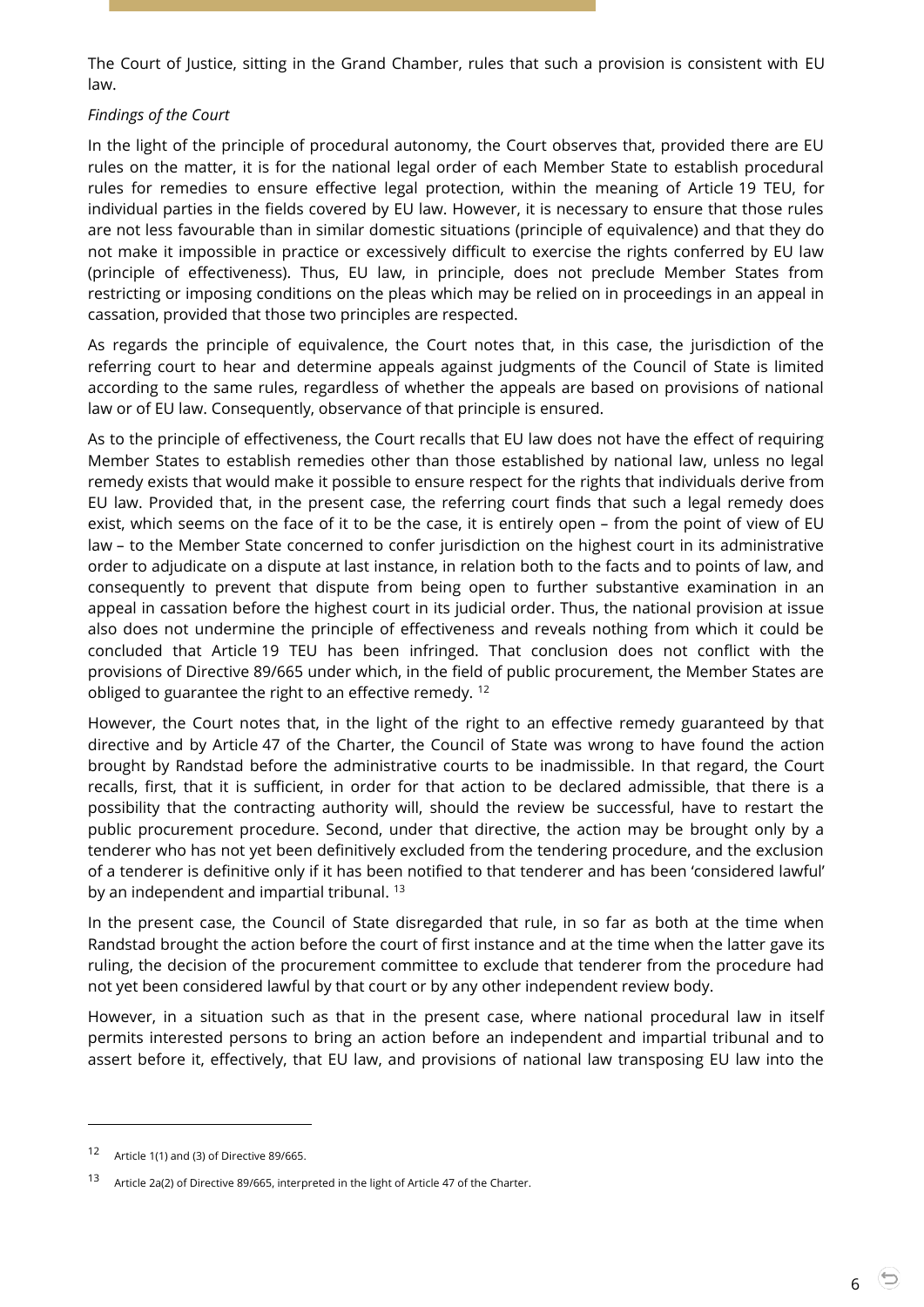domestic legal order, have been infringed, but where the highest court in the administrative order of the Member State concerned, adjudicating at last instance, wrongly makes the admissibility of that action subject to conditions that have the effect of depriving those interested persons of their right to an effective remedy, EU law does not require that that Member State make provision – for the purpose of addressing the infringement of that right to an effective remedy – for the possibility of lodging an appeal before the highest court in the judicial order against such inadmissibility decisions from the highest administrative court.

Lastly, the Court points out that that outcome is without prejudice to the right of individuals who may have been harmed by the infringement of their right to an effective remedy as a result of a decision of a court adjudicating at last instance to hold the Member State concerned liable, provided that the conditions laid down by EU law to that effect are satisfied, in particular the condition relating to the sufficiently serious nature of the infringement of that right.

# <span id="page-6-0"></span>**III. INSTITUTIONAL PROVISIONS: ACCESS TO DOCUMENTS**

## <span id="page-6-1"></span>**Judgment of the General Court (Ninth Chamber) of 1 December 2021, JR v Commission, T-265/20**

Access to documents – Regulation (EC) No 1049/2001 – Documents relating to the oral test in a competition – Partial refusal of access – Method for rounding scores – Weightings assigned to the different parts and sub-parts of the oral test – Secrecy of the selection board's proceedings – Regulation (EU) 2018/1725 – No need to adjudicate in part

Following the oral test of a competition,  $14$  the European Commission informed the candidate JR that she was not included on the reserve list. JR had obtained a score of 13 points out of 20 in the oral examination, whereas the minimum score required for inclusion on that list was 14 points. In accordance with the competition notice, the oral test was assessed on the basis of two parts (interview and structured presentation) and the part relating to the interview was assessed on the basis of two sub-parts (professional experience and motivation). JR was assessed as 'strong' in respect of professional experience, 'strong' in respect of motivation and 'good' in respect of her structured presentation. The selection board concluded that the overall assessment for JR's oral examination was 'good'.

JR applied to the Commission for access to documents and information relating in particular to the weightings assigned to the different parts and sub-parts of the oral test.

The Commission refused access to the document containing the weightings, taking the view that they were covered by the secrecy of the selection board's proceedings. <sup>15</sup>

In an action for annulment, the General Court annuls that decision on the ground that the weightings are not covered by the secrecy of the selection board's proceedings and, on this occasion, sets out the conditions for the application of that secrecy as an exception to the right of access to documents.

<sup>14</sup> Internal competition COM/03/AD/18 (AD 6) – <sup>1</sup> – Administrators, bearing the reference number 35-20/11/2018.

<sup>15</sup> In accordance with Article 6 of Annex III to the Staff Regulations of Officials of the European Union.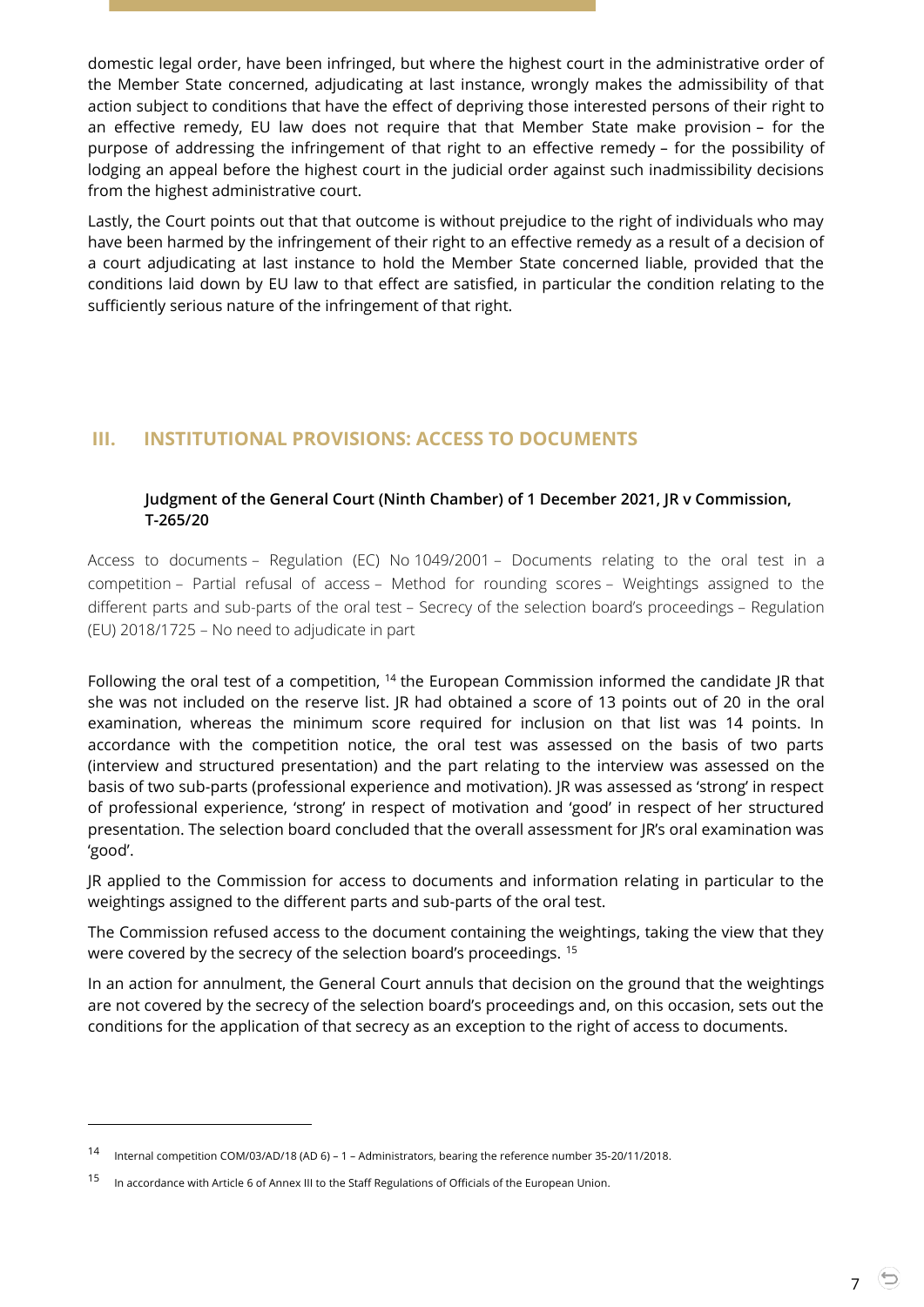Thus, the case arises where the functions of the civil service intersect with access to documents and gives the Court the opportunity to address the principle of the secrecy of the selection board's proceedings, in the context of an action for annulment concerning access to documents, in order to ensure the principle of transparency in the proceedings of the EU institutions.

#### *Findings of the Court*

 $\overline{a}$ 

First of all the Court recalls that any person has a right of access to documents of the EU institutions. <sup>16</sup> That access must be as wide as possible, whilst being subject to certain limits on grounds of public or private interest. <sup>17</sup>

Under the exception relating to the protection of the decision-making process, <sup>18</sup> the institutions are to refuse access to a document where it contains opinions for internal use as part of deliberations and preliminary consultations within the institution concerned if disclosure of the document would seriously undermine that institution's decision-making process, unless there is an overriding public interest in disclosure.

Since the issues in dispute fall within the specific field of the civil service of the European Union, that exception must be interpreted having regard to the principle of the secrecy of the selection board's proceedings. Thus, the Court examines the conditions of such secrecy as an exception to the right of access to documents.

In that regard, the Court recalls that observance of the secrecy of the selection board's proceedings precludes the disclosure of the attitudes adopted by individual members of selection boards and disclosure of any factors relating to individual or comparative assessments of candidates.

It states that the stage of the proceedings of a selection board involving the examination of the abilities of the candidates for the posts to be filled is primarily comparative in character and is accordingly covered by secrecy. Moreover, the criteria for marking form an integral part of the comparative assessments and are therefore covered by the secrecy of the proceedings in the same way as the selection board's assessments.

The Court also points out that the selection board enjoys a wide discretion in conducting its proceedings. Where a competition notice does not specify the weighting of each assessment criterion applicable to a given test, the selection board is competent to determine the weighting of those criteria.

In the present case, the selection board adopted a weighting for each component of the oral test. However, those weightings were not established on the basis of an assessment of the candidates in the competition since the selection board decided on them before starting the proceedings relating to the oral test and without having any information as to the identity of the candidates and their performance at the previous stage. Moreover, they were applied uniformly to all candidates admitted to the oral test. Accordingly, the Court notes that the weightings are not part of the attitudes adopted by individual members of the selection board.

Similarly, the Court points out that the weightings are not criteria for marking either. The decision by the selection board to weight the components of a test must be distinguished from the assessments it makes regarding the abilities of the candidates. Such weighting is not a personal or comparative assessment of the candidates' respective merits since its adoption does not entail any value judgement on the part of the selection board of their knowledge and abilities. On the contrary, the weight of each component of the oral test is determined objectively, prior to that test, according to

<sup>16</sup> Pursuant to Article 15(3) TFEU and Article 42 of the Charter of Fundamental Rights of the European Union.

<sup>&</sup>lt;sup>17</sup> In accordance with Regulation (EC) No 1049/2001 of the European Parliament and of the Council of 30 May 2001 regarding public access to European Parliament, Council and Commission documents (OJ 2001 L 145, p. 43).

<sup>18</sup> That exception is provided for in the second subparagraph of Article 4(3) of Regulation No 1049/2001.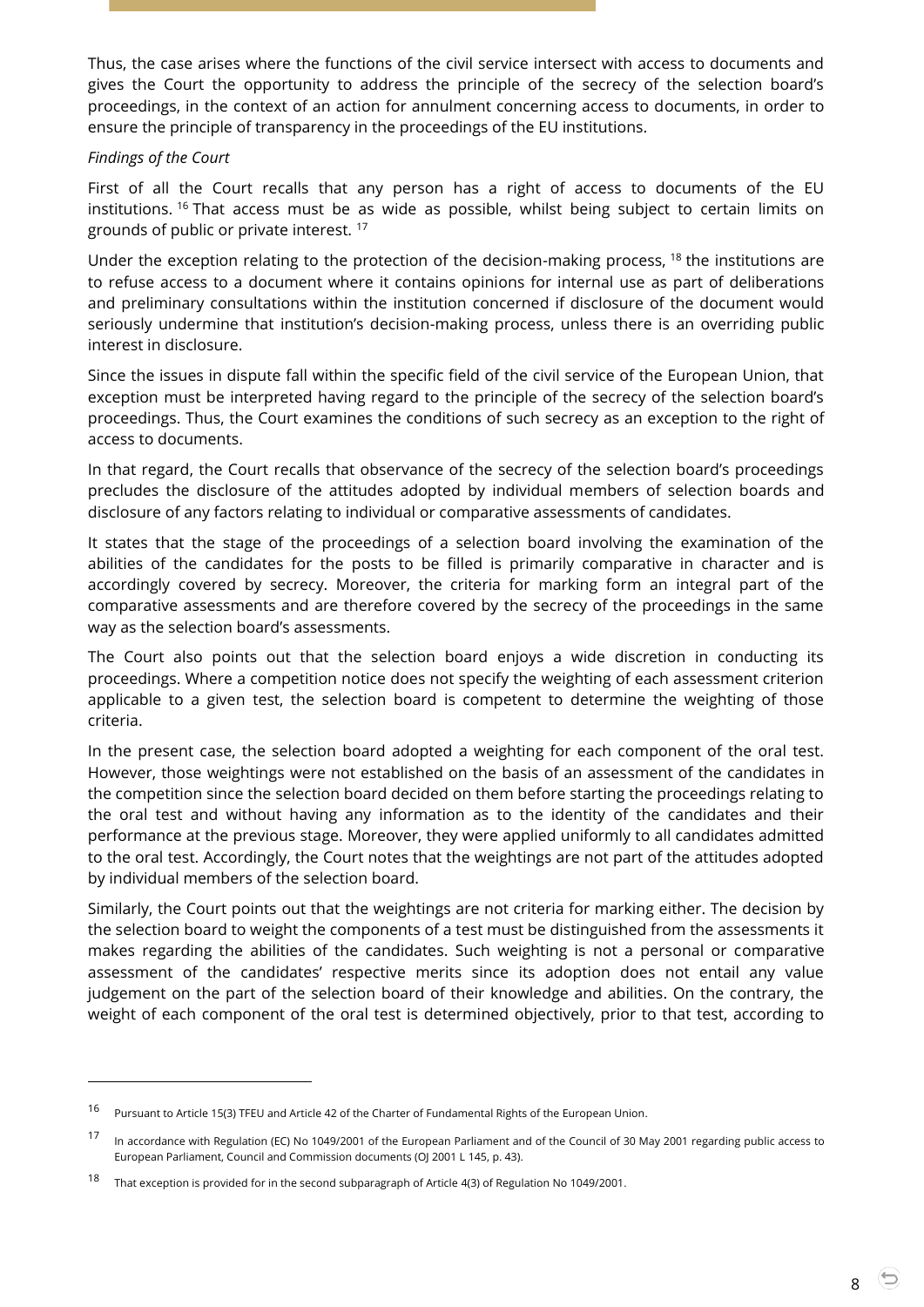the importance which the selection board attributes to it in the light of the requirements attaching to the posts to be filled. The fact that the determination of the weighting of each part of a test falls within the wide discretion enjoyed by the selection board does not mean that that weighting must remain secret.

Since they do not contain personal or comparative assessments, the weightings cannot be covered by the secrecy of the selection board's proceedings. Consequently, the Commission should have granted access to the document containing the weightings assigned to the components of the oral test.

# <span id="page-8-0"></span>**IV. PROCEEDINGS OF THE EUROPEAN UNION: LEGAL REPRESENTATION BEFORE THE EU COURTS**

<span id="page-8-1"></span>**Order of the General Court (Fifth Chamber) of 7 December 2021, Daimler v EUIPO - Volkswagen (IQ), T-422/21**

[Link to the complete text of the order](https://curia.europa.eu/juris/document/document.jsf?text=&docid=251141&pageIndex=0&doclang=EN&mode=lst&dir=&occ=first&part=1&cid=5186944)

Action for annulment – EU trade mark – Lack of representation by a lawyer authorised to practise before a court of a Member State or of another State which is a party to the EEA Agreement – Manifest inadmissibility

By application lodged at the Registry of the General Court on 12 July 2021, Daimler AG brought an action against the decision of the Board of Appeal of the European Union Intellectual Property Office (EUIPO) of 7 May 2021. Daimler stated that it was represented by two lawyers who were authorised to practise before the courts or tribunals of the United Kingdom.

The withdrawal agreement <sup>19</sup> provides for a transition period which ended on 31 December 2020.

By its order, the General Court dismissed Daimler's action as manifestly inadmissible. It ruled, for the first time, on the issue of the admissibility of an action which was brought by an applicant which was represented by lawyers who were authorised to practise before the courts or tribunals of the United Kingdom against a decision of a Board of Appeal of EUIPO which had been adopted after the end of the transition period.

#### *Findings of the Court*

 $\overline{a}$ 

In the first place, the Court pointed out that only a lawyer authorised to practise before a court of a Member State or of another State which is a party to the Agreement on the European Economic Area may represent or assist a party before the Courts of the European Union. <sup>20</sup> In that regard, the withdrawal agreement provides for various situations in which a lawyer who is authorised to practise before the courts or tribunals of the United Kingdom may represent or assist a party before the Courts of the European Union. <sup>21</sup>

<sup>&</sup>lt;sup>19</sup> Agreement on the withdrawal of the United Kingdom of Great Britain and Northern Ireland from the European Union and the European Atomic Energy Community (OJ 2020 L 29, p. 7; 'the withdrawal agreement').

<sup>20</sup> Fourth paragraph of Article 19, of the Statute of the Court of Justice of the European Union.

<sup>21</sup> Article 91(1) and (2) of the withdrawal agreement.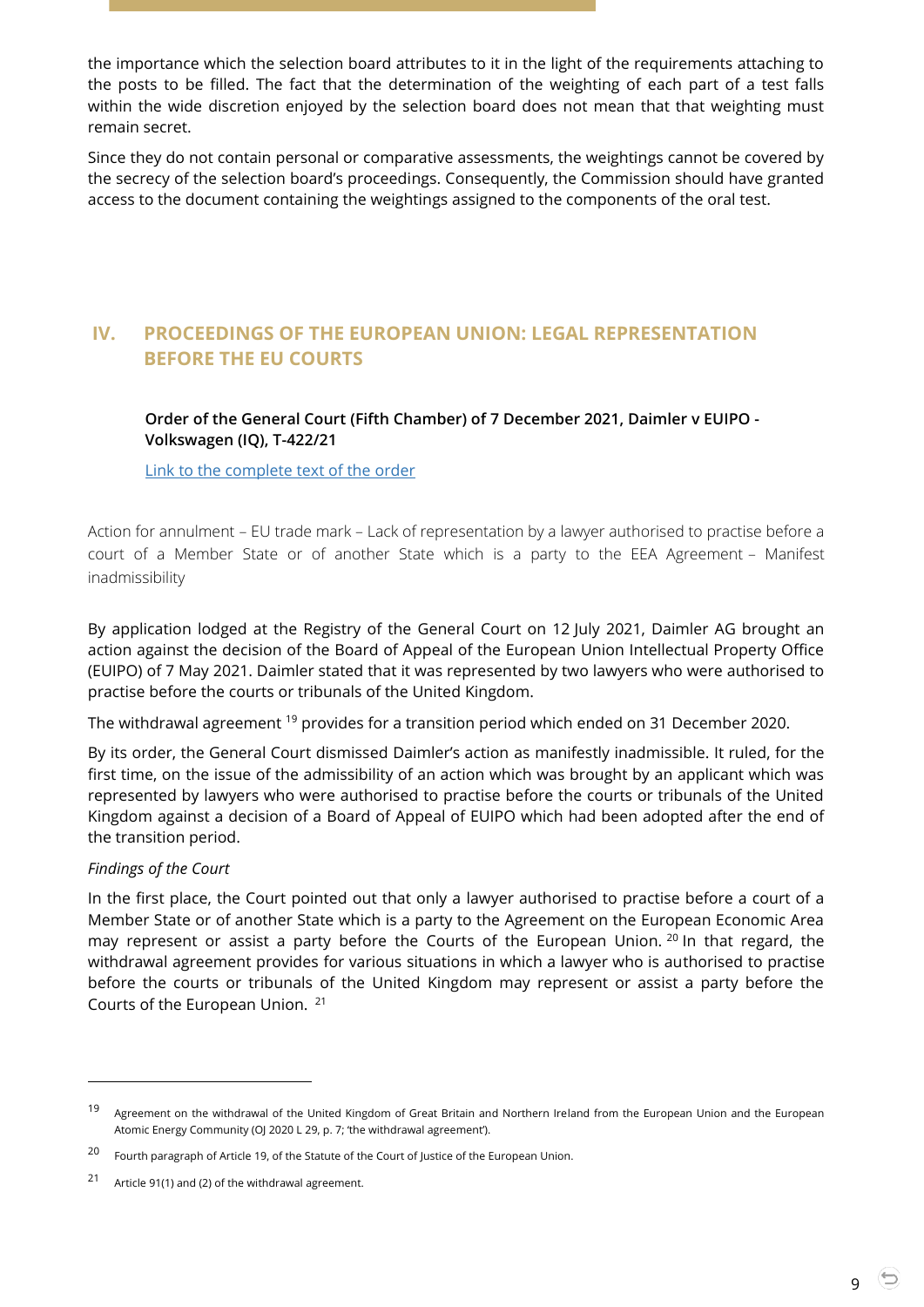In the second place, the Court held that the present action was not covered by any of the situations set out in the withdrawal agreement, with the result that the applicant's lawyers could not represent it before the Courts of the European Union.

It pointed out that, since the application had been lodged after the end of the transition period, the provision in the withdrawal agreement relating to proceedings that were pending before the Courts of the European Union before the end of that period was not applicable. Likewise, in the light of the fact that the contested decision had been adopted after the end of the transition period, the provision regarding decisions adopted by institutions, bodies, offices and agencies of the European Union before the end of that period also did not apply. <sup>22</sup>

Furthermore, the Court held that the present case did not concern proceedings for failure to fulfil obligations which had been brought by the Commission,  $23$  an administrative procedure concerning compliance with EU law by the United Kingdom, by persons residing or established there, or concerning compliance with EU law relating to competition, <sup>24</sup> a European Anti-Fraud Office procedure or a State aid procedure. <sup>25</sup> The case was likewise not covered by Article 97 of the withdrawal agreement, because that provision relates solely to representation in ongoing proceedings before EUIPO, and not before the Court.

# <span id="page-9-1"></span><span id="page-9-0"></span>**V. FREEDOM OF MOVEMENT: FREE MOVEMENT OF CAPITAL**

#### **Judgment of the Court (Fifth Chamber) of 21 December 2021, Finanzamt V (Succession – Partial allowance and deduction of reserved portions), C-394/20**

[Link to the complete text of the judgment](https://curia.europa.eu/juris/document/document.jsf?text=&docid=251512&pageIndex=0&doclang=EN&mode=req&dir=&occ=first&part=1&cid=266000)

Reference for a preliminary ruling – Free movement of capital – Articles 63 and 65 TFEU – National legislation on inheritance tax – Immovable property situated on national territory – Limited tax liability – Different treatment of residents and non-residents – Right to an allowance on the taxable value – Proportionate reduction in the case of limited tax liability – Liabilities arising from reserved portions – No deduction in the case of limited tax liability

XY, an Austrian national living in Austria, is the sole legatee of her father, an Austrian national who also lived in Austria and who died in 2018. His wife and son were entitled to the reserved portions.

As the estate comprised, inter alia, immovable property situated in Germany, XY, as a person with limited tax liability in that Member State, submitted an inheritance tax return to the tax authorities, seeking to deduct liabilities arising from those reserved portions, amounting to 43% of their total, as debts under the succession. <sup>26</sup>

<sup>22</sup> Article 91(1) and (2) of the withdrawal agreement, read in conjunction with Article 95(1) of that agreement.

<sup>23</sup> Article 91(1) of the withdrawal agreement, read in conjunction with Article 87 of that agreement.

<sup>24</sup> Article 91(2) of the withdrawal agreement, read in conjunction with Article 92(1) of that agreement.

<sup>25</sup> Article 91(2) of the withdrawal agreement, read in conjunction with Article 93 of that agreement.

<sup>&</sup>lt;sup>26</sup> According to XY, the proportion of immovable property assets subject to inheritance tax in Germany represented 43% of the total value of the assets in the estate, which also included capital assets and immovable property in Spain.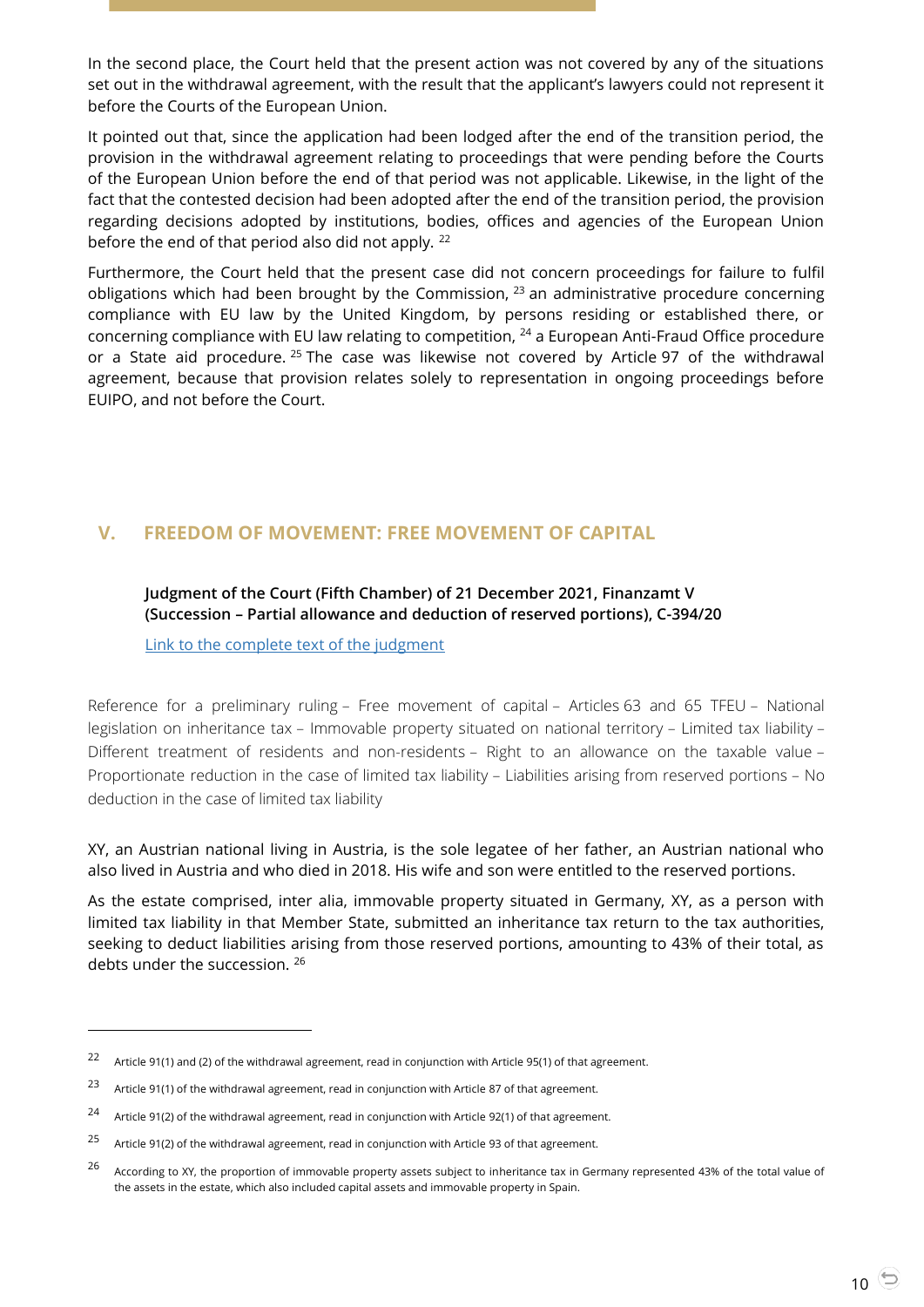When calculating <sup>27</sup> the inheritance tax payable by XY, applying only to immovable property situated in Germany, the tax authorities refused to deduct the liabilities arising from the reserved portions as debts under the succession. They have no economic connection with the immovable property included in the estate. In addition, for the purposes of calculating the inheritance tax, the tax authorities applied a lower allowance than that provided, in principle, for the children of the deceased.

Challenging the calculation of that inheritance tax, XY brought an action before the referring court. That court is unsure as to the compatibility of the provisions of the FEU Treaty on the movement of capital with legislation of a Member State prescribing, in the event of acquisition of immovable property situated on the national territory, where, at the date of death, neither the deceased nor the heir resided in that Member State, different rules as to the amount of the personal allowance that the heir may claim and to the deductibility of liabilities arising from the reserved portions, from those applying where at least one of them resided on that date in that Member State. <sup>28</sup>

#### *Findings of the Court*

After finding that inheritance tax such as that charged in the present case falls within the scope of the provisions of the FEU Treaty on the movement of capital, the Court examines, first, whether legislation such as that at issue, in so far as it reduces the allowance on the taxable value in a situation such as that in the main proceedings, constitutes a restriction on the free movement of capital and, if so, whether that restriction may be justified.

Under the national legislation, persons with unlimited tax liability may benefit from the full allowance where the tax charge to which the allowance relates extends to the whole of the estate acquired. By contrast, for persons with limited tax liability, the allowance is reduced in proportion to the share of the estate that is not subject to tax in the Member State in question. Since such legislation leads to a heavier tax burden for the latter, it constitutes a restriction on the movement of capital.

The Treaty allows a distinction to be made between resident and non-resident taxpayers, provided that it does not constitute a means of arbitrary discrimination or a disguised restriction. Accordingly, the difference in treatment must relate to situations which are not objectively comparable or which are justified by an overriding reason in the public interest.

In that regard, the Court notes that the criteria according to which the amount of inheritance tax relating to immovable property in Germany is calculated do not depend on the place of residence. Moreover, for the purposes of collecting inheritance tax relating to immovable property situated in Germany, national law considers the beneficiary of an inheritance between non-residents, such as that of an inheritance involving at least one resident, to be liable, the determination of the class and rate of taxation following from the same rules. The only distinction the national legislation makes between residents and non-residents concerns determination of the taxable enrichment of the heir. The Court infers from this that the national legislature itself considered that, in the light of the detailed rules and conditions governing taxation, there is no objective difference in the situation between the two categories of heirs and finds that the difference in treatment relating to the benefit of the allowance at issue concerns comparable situations.

Next, the Court examines whether the restriction caused by that difference in treatment may be justified by an overriding reason in the public interest, in this instance the need to ensure the coherence of the tax system. Such a justification requires, in particular, a direct link between the

<sup>27</sup> On the basis of provisions of national law relating to inheritance tax.

<sup>&</sup>lt;sup>28</sup> To that effect, first, the allowance on the taxable value is reduced, in relation to the allowance applied where at least one of them was resident, on the same date, in that Member State, by an amount corresponding to the share that represents the value of the asset that is not subject to taxation in that Member State in relation to the value of the whole estate, and, secondly, the liabilities arising from the reserved portions are not deductible from the value of the inheritance, as debts under the succession, whereas those liabilities may be deducted in full if at least one of them resided, on that date, in that Member State.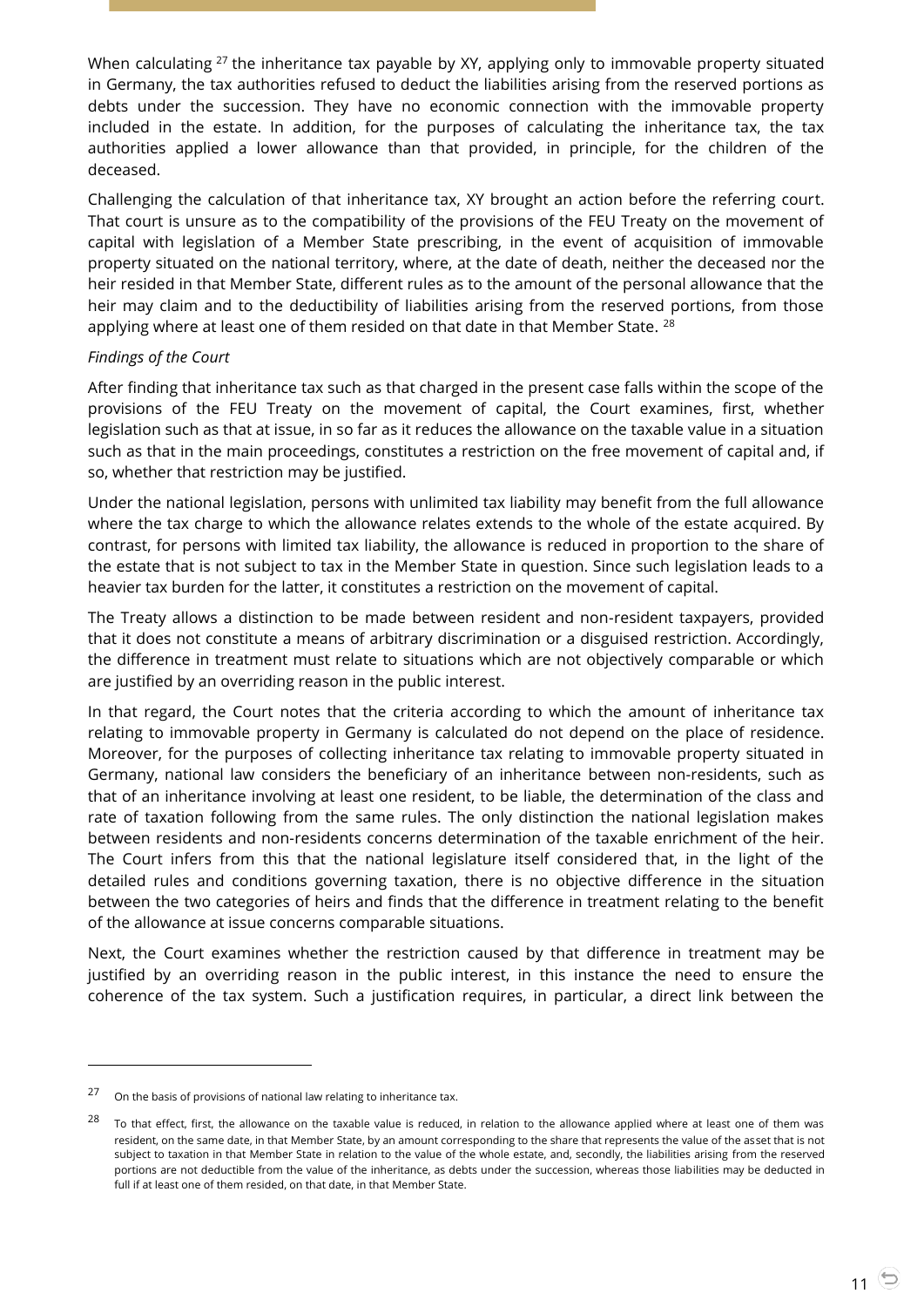granting of the tax advantage concerned and the offsetting of that advantage by a particular tax charge. In the light of the objective pursued by the national legislation, namely to ensure that a part of the family estate is exempted by a reduction in the total amount of the inheritance, the Court finds that that legislation establishes a direct link between the allowance that the heir may rely on and the extent of the tax jurisdiction exercised in relation to the enrichment arising from the inheritance. Since that direct link is appropriate for ensuring attainment of the objective pursued by the legislation in question and does not go beyond what is necessary to achieve that objective, the Court considers the restriction on the movement of capital resulting from such legislation, in so far as it concerns the allowance on the taxable value, to be justified by the need to preserve the coherence of the tax system and compatible with the provisions of the Treaty relating to the free movement of capital.

Secondly, the Court examines whether national legislation such as that at issue restricts movements of capital in that it does not allow the liabilities arising from the reserved portions to be deducted from the value of the inheritance, as debts under the succession, where, at the date of death, neither the deceased nor the heir resided in the Member State concerned, whereas those liabilities may be deducted in full if at least one of them resided, on the same date, in that Member State.

The Court finds, first, that such legislation means that inheritances between non-residents relating to immovable property situated on national territory are subject to a heavier tax burden than those involving at least one resident and has the effect of reducing the value of the inheritance for the first category of heirs. Such legislation therefore constitutes a restriction on the movement of capital.

Examining whether that restriction may be justified where the difference in treatment concerns situations that are not objectively comparable or meets an overriding reason in the public interest, the Court then notes, as regards the amount of inheritance tax payable in respect of immovable property situated in Germany, that there is no objective difference between, respectively, inheritances involving persons who, at the time of death, are not resident in that Member State and inheritances involving persons at least one of whom resides, on that date, in that State. The difference in treatment relating to the deductibility of the liabilities in question therefore concerns objectively comparable situations.

Finally, the Court rejects the justifications put forward by Germany, namely, first, the need to preserve the coherence of the German tax system and, secondly, the application of the principle of territoriality and the need to ensure a balanced allocation of the Member States' power to impose taxes. Legislation such as that at issue which provides that, in the event of acquisition of immovable property situated on national territory, where, at the date of death, neither the deceased nor the heir resided in that Member State, the debts arising from reserved portions are not deductible, as debts under the succession, from the value of the inheritance, whereas those debts may be deducted in full if at least one of them resided, on that same date, in that Member State, is therefore incompatible with the provisions of the Treaty relating to the free movement of capital.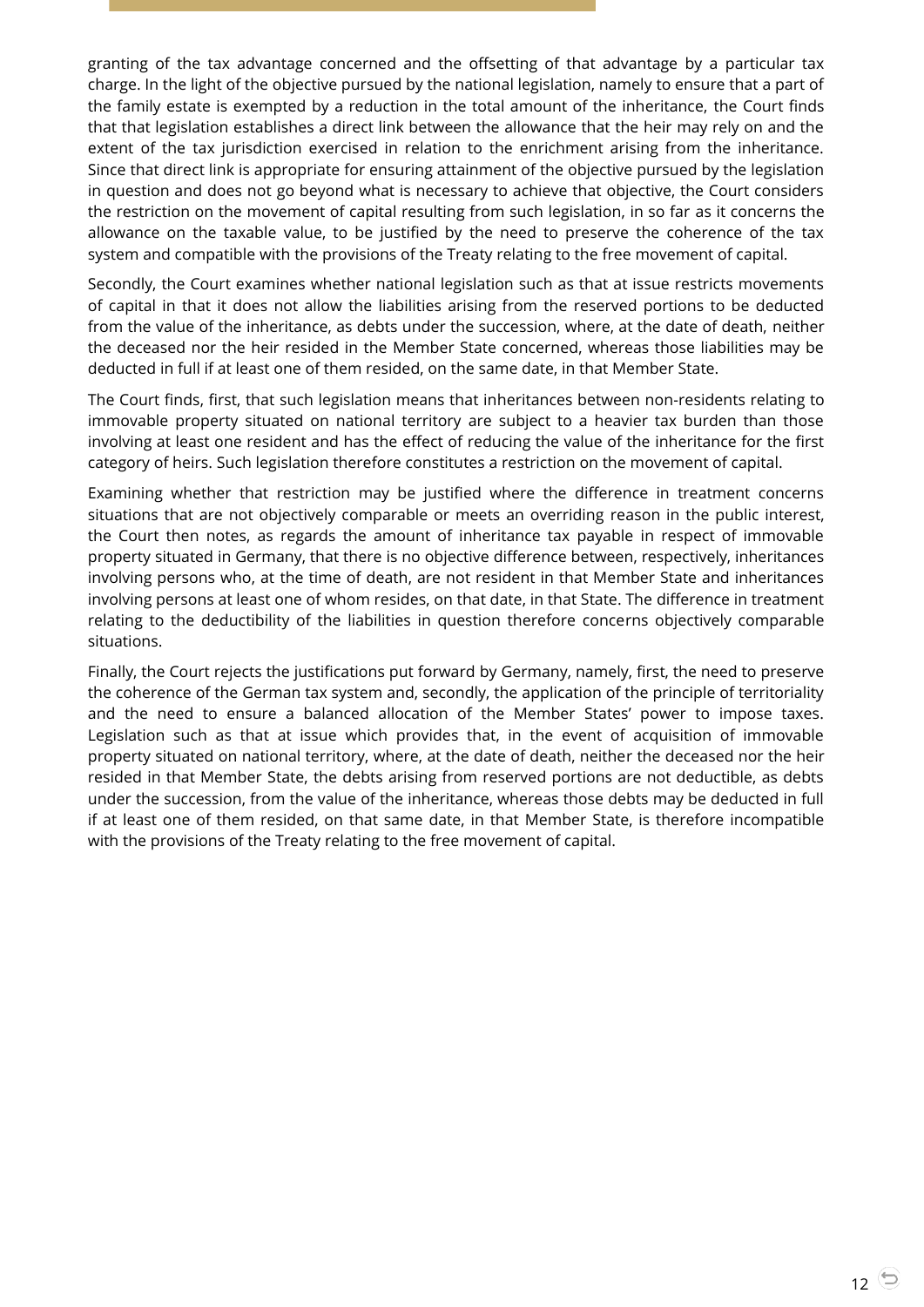# <span id="page-12-0"></span>**VI. JUDICIAL COOPERATION IN CIVIL MATTERS: REGULATION NO 1215/2012 CONCERNING JURISDICTION AND THE RECOGNITION AND ENFORCEMENT OF JUDGMENTS IN CIVIL AND COMMERCIAL MATTERS**

#### <span id="page-12-1"></span>**Judgment of the Court (Grand Chamber) of 21 December 2021, Gtflix Tv, C-251/20**

[Link to the complete text of the judgment](https://curia.europa.eu/juris/document/document.jsf?text=&docid=251510&pageIndex=0&doclang=EN&mode=req&dir=&occ=first&part=1&cid=266411)

-

Reference for a preliminary ruling – Judicial cooperation in civil matters – Jurisdiction and the enforcement of judgments in civil and commercial matters – Regulation (EU) No 1215/2012 – Article 7(2) – Special jurisdiction in matters relating to tort, delict or quasi-delict – Publication on the internet of allegedly disparaging comments concerning a person – Place where the harmful event occurred – Courts of each Member State in which content placed online is or has been accessible

Gtflix Tv ('the applicant') is a company established in the Czech Republic which produces and distributes adult audiovisual content. DR, who is domiciled in Hungary, is another professional in that field.

The applicant, which alleges that DR made disparaging comments about it on a number of websites, brought proceedings against him before the French courts, seeking, first, the removal of those comments and the rectification of the published information and, secondly, compensation for the damage suffered as a result of those comments. Both at first instance and on appeal, those courts declared that they had no jurisdiction to rule on those claims.

Before the Cour de cassation (Court of Cassation, France), the applicant challenged the judgment delivered by the cour d'appel (Court of Appeal, France), which, according to the applicant, disregarded the rule of special jurisdiction laid down in Article 7(2) of Regulation No 1215/2012<sup>29</sup> in favour of the courts 'for the place where the harmful event occurred or may occur', by excluding the jurisdiction of the court seised on the ground that it is not sufficient that the comments deemed to be disparaging which were published on the internet are accessible within the jurisdiction of that court, but that those comments must also be liable to cause damage there.

The referring court, considering, inter alia, that the applicant's centre of interests was established in the Czech Republic and that DR is domiciled in Hungary, held that the French courts had no jurisdiction to hear the application for the removal of the allegedly disparaging comments and the rectification of the published information. It nevertheless decided to ask the Court of Justice whether the French courts have jurisdiction to rule on the claim for compensation in respect of the damage allegedly caused to the applicant in the Member State of those courts, even though those courts do not have jurisdiction to rule on the application for rectification and removal.

In its judgment, the Court, sitting as the Grand Chamber, provides clarification as regards the determination of the courts having jurisdiction to rule on an action for compensation concerning damage which materialised on the internet.

<sup>&</sup>lt;sup>29</sup> Regulation (EU) No 1215/2012 of the European Parliament and of the Council of 12 December 2012 on jurisdiction and the recognition and enforcement of judgments in civil and commercial matters (OJ 2012 L 351, p. 1). More specifically, under Article 7(2) of that regulation: 'A person domiciled in a Member State may be sued in another Member State … in matters relating to tort, delict or quasi-delict, in the courts for the place where the harmful event occurred or may occur'.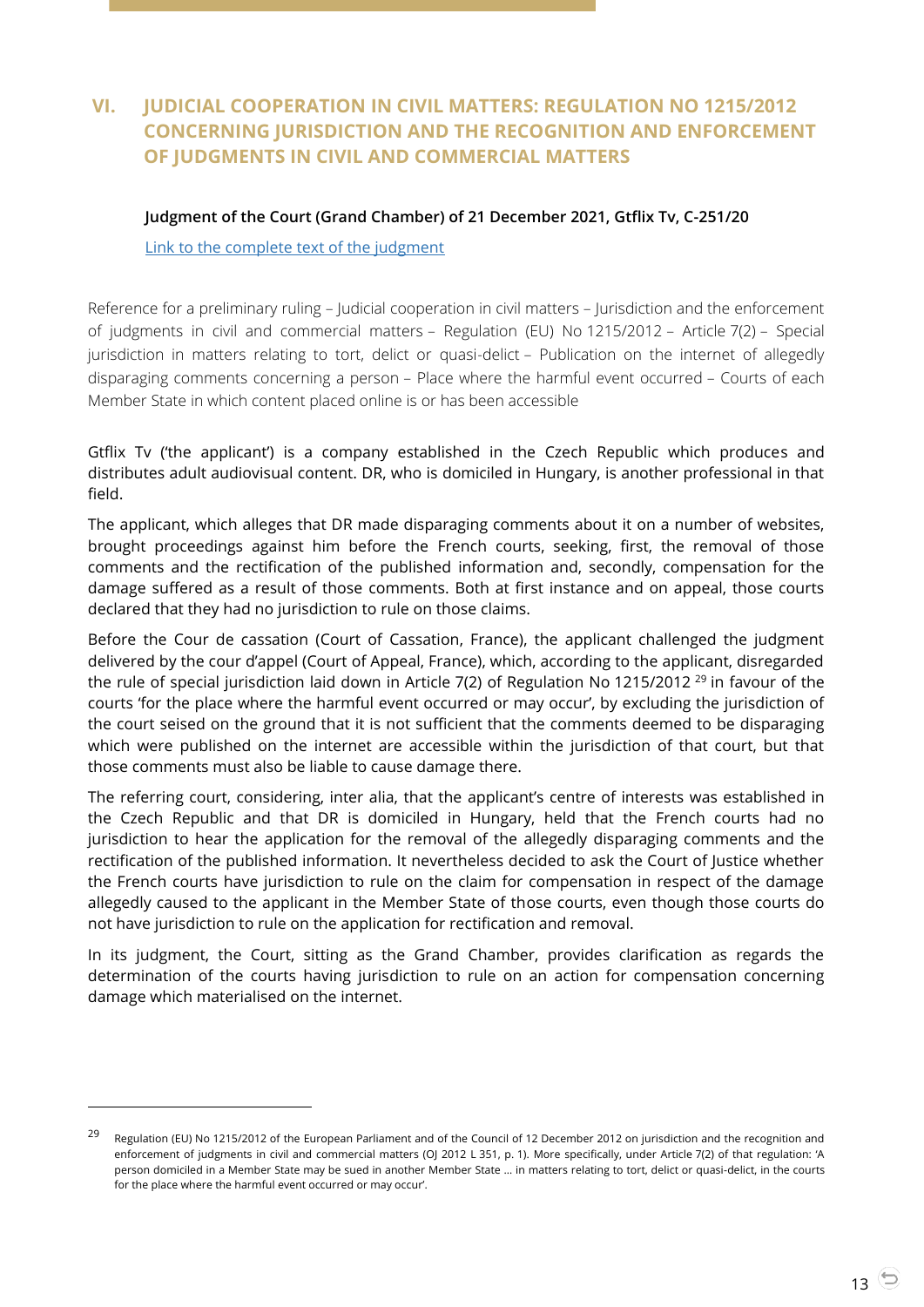#### *Findings of the Court*

The Court holds that a person who, considering that his or her rights have been infringed by the dissemination of disparaging comments concerning him or her on the internet, seeks not only the rectification of information and the removal of the content placed online concerning him or her but also compensation for the damage resulting from that placement may claim, before the courts of each Member State in which those comments are or were accessible, compensation for the damage suffered in the Member State of the court seised, even though those courts do not have jurisdiction to rule on the application for rectification and removal.

In reaching that conclusion, the Court notes that, according to its case-law, the rule of special jurisdiction laid down in Article 7(2) of Regulation No 1215/2012 in favour of the courts 'for the place where the harmful event occurred or may occur' is intended to cover both the place where the damage occurred and the place of the event giving rise to it, since each of them could, depending on the circumstances, be particularly helpful in relation to the evidence and the conduct of the proceedings.

As regards allegations of infringement of personality rights by means of content placed on a website, the Court also notes that a person who considers that his or her rights have been infringed has the option of bringing an action for liability, in respect of all the damage caused, either before the courts of the Member State in which the publisher of that content is established or before the courts of the Member State in which the centre of his or her interests is based. That person may also, instead of an action for liability seeking compensation in respect of all the damage caused, bring an action before the courts of each Member State in which content placed online is or has been accessible. However, those courts have jurisdiction only in respect of the damage caused in the territory of the Member State of the court seised.

Consequently, in accordance with Article 7(2) of Regulation No 1215/2012, as interpreted by the previous case-law, a person who considers that he or she has been harmed by the placing of information on a website may, for the purposes of rectifying that information and removing the content placed online, bring proceedings before the courts with jurisdiction to rule on the entirety of an application for compensation for the damage suffered – namely either the court of the place of establishment of the publisher of that content or the court within whose jurisdiction the centre of interests of that person is situated – on the basis of the place where the damage occurred.

In that regard, the Court specifies that an application for rectification of information and removal of content placed online cannot be brought before a court other than the court with jurisdiction to rule on the entirety of an application for compensation for damage, because it constitutes a single and indivisible application.

By contrast, an application for compensation may seek either full or partial compensation. Accordingly, it is not justified to exclude, on that same ground, the possibility for the applicant to claim partial compensation before any other court within whose jurisdiction he or she considers that he or she has suffered damage.

Nor, moreover, does the sound administration of justice require the exclusion of that possibility, since a court which has jurisdiction to rule solely on the damage at issue in its own Member State appears perfectly capable of assessing, in the context of proceedings conducted in that Member State and in the light of the evidence gathered there, the existence and the extent of the alleged damage.

Lastly, the attribution to the courts concerned of jurisdiction to rule solely on the damage caused in their own Member State is subject to the sole condition that the harmful content must be accessible or have been accessible in that Member State, since Article 7(2) of Regulation No 1215/2012 does not impose any additional condition in that regard. The addition of further conditions could, in practice, lead to the exclusion of the option, for the person concerned, to bring an action for partial compensation before the courts of the place where that person considers that he or she suffered damage.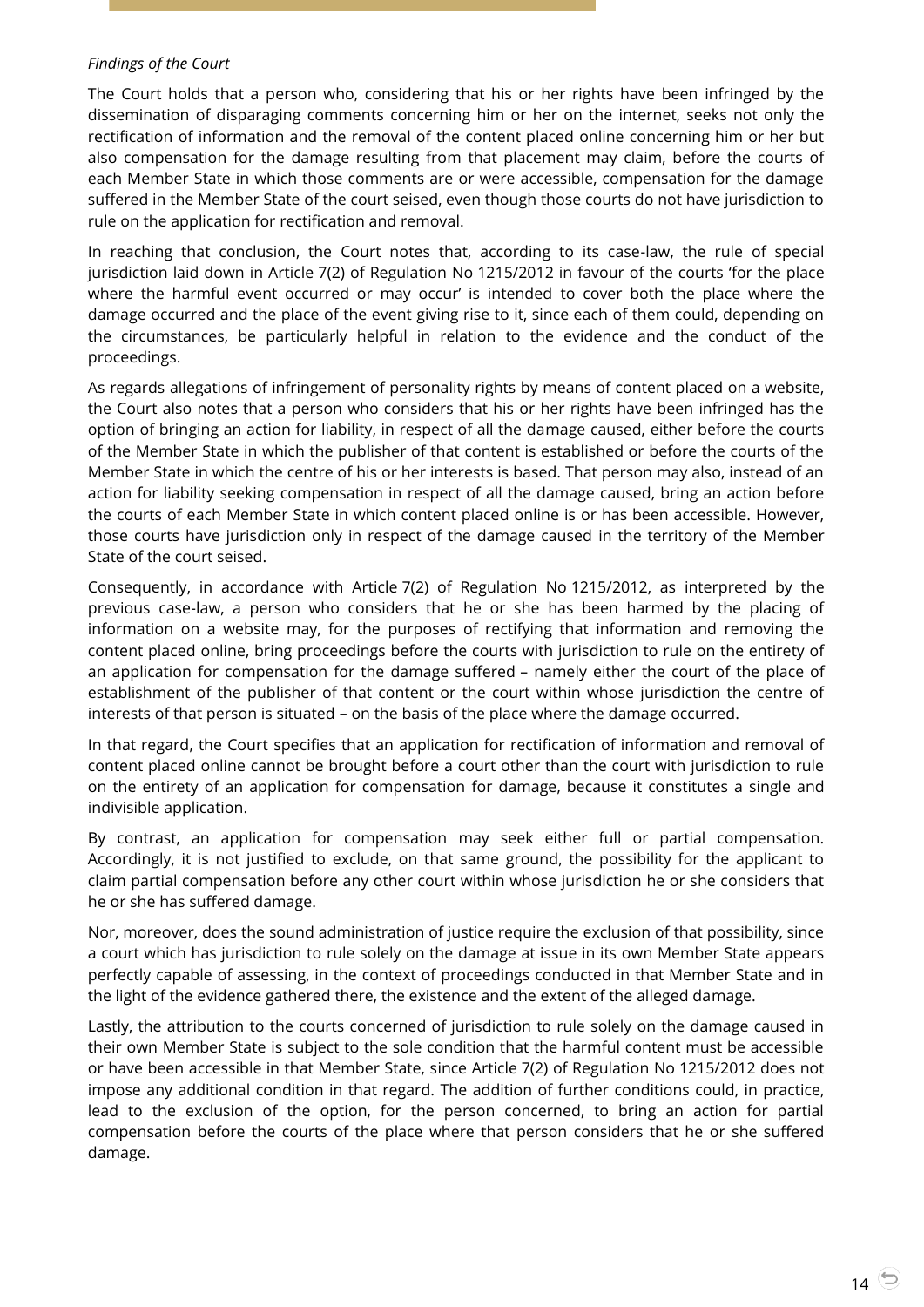## <span id="page-14-1"></span><span id="page-14-0"></span>**Judgment of the General Court (Tenth Chamber), 1 December 2021, Schmid v EUIPO - Landeskammer für Land- und Forstwirtschaft in Steiermark (Steirisches Kürbiskernöl g.g.A), T-700/20**

[Link to the complete text of the judgment](https://curia.europa.eu/juris/document/document.jsf?text=&docid=250352&pageIndex=0&doclang=EN&mode=lst&dir=&occ=first&part=1&cid=5227549)

EU trade mark – Invalidity proceedings – EU figurative mark Steirisches Kürbiskernöl g. g. A GESCHÜTZTE GEOGRAFISCHE ANGABE – Absolute ground for refusal – Mark which includes badges, emblems or escutcheons – Emblem of one of the areas of action of the European Union – Protected geographical indications – Article 7(1)(i) of Regulation (EC) No 207/2009 (now Article 7(1)(i) of Regulation (EU) 2017/1001)

Ms Schmid is the proprietor of an EU trade mark, registered in respect of the product 'Pumpkin seed oil, corresponding to the protected geographical indication Styrian pumpkin seed oil'. That figurative mark includes the EU symbol for 'protected geographical indications' ('the PGI symbol'). For that reason, an application for a declaration of invalidity was filed with the European Union Intellectual Property Office (EUIPO) by the Landeskammer für Land- und Forstwirtschaft in Steiermark (Regional Chamber of Agriculture and Forestry of Styria, Austria).

The Cancellation Division of EUIPO declared the contested mark invalid. The Board of Appeal of EUIPO confirmed that invalidity on the ground that the contested mark included the PGI symbol in its entirety and that neither the right nor the obligation to use that symbol covered the right to have it protected as an element of a trade mark.

The General Court annuls the decision of the Board of Appeal. It considers that the Board of Appeal should have examined whether, taken as a whole, the trade mark including an emblem protected by Article  $7(1)(i)$  of Regulation No 207/2009  $30$  was likely to mislead the public as to the connection between, on the one hand, its proprietor or user and, on the other, the authority to which the emblem in question relates. It states that the various elements of which such a trade mark consists must be taken into account in that assessment.

## *Findings of the Court*

 $\overline{a}$ 

First of all, the Court notes that the prohibition laid down in Article 7(1)(i) of Regulation No 207/2009 applies when three cumulative conditions are fulfilled:

– the badge, emblem or escutcheon in question is of particular public interest, the existence of a connection with one of the activities of the European Union being sufficient to show that a public interest attaches to its protection;

– the competent authority has not consented to the registration;

– the trade mark including the badge, emblem or escutcheon in question is likely to mislead the public as to the connection between, on the one hand, its proprietor or user and, on the other, the authority to which the element in question relates.

 $30$  Article 7(1)(i) of Council Regulation (EC) No 207/2009 of 26 February 2009 on the European Union trade mark (OJ 2009 L 78, p. 1) prohibits the registration of trade marks which include badges, emblems or escutcheons other than those referred to in Article 7(1)(h) of that regulation, that is to say, other than those of States or international intergovernmental organisations that have been duly communicated to States which are parties to the Convention for the Protection of Industrial Property signed in Paris on 20 March 1883, last revised at Stockholm on 14 July 1967 and amended on 28 September 1979 (*United Nations Treaties Series*, vol. 828, No 11851, p. 305; 'the Paris Convention'), where they are of particular public interest, unless consent has been given to such registration by the competent authority.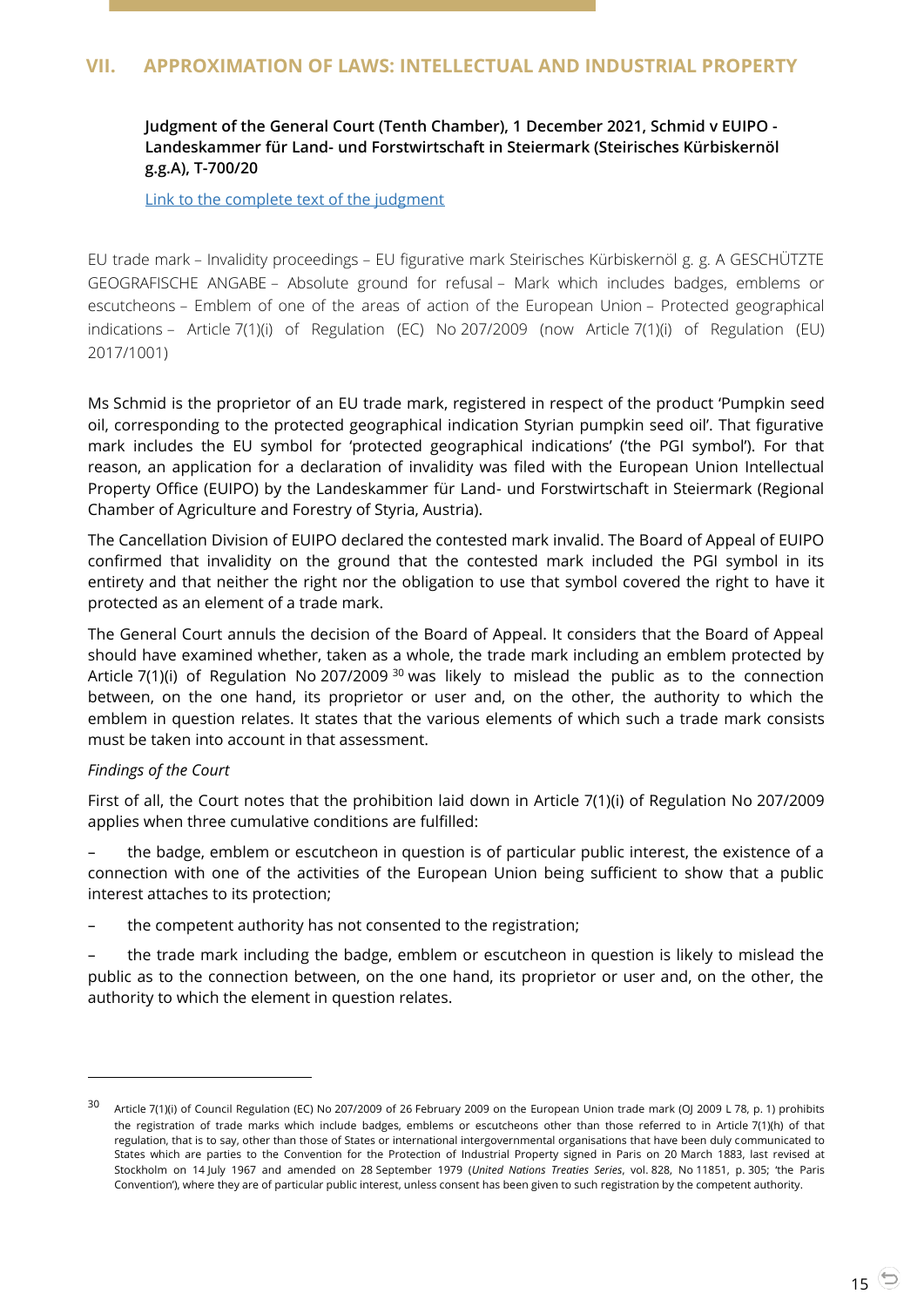As regards that third condition, it stems from the fact that the extent of the protection conferred by Article 7(1)(i) of Regulation No 207/2009 cannot be greater than that of the protection conferred upon the emblems of international intergovernmental organisations that have been duly communicated to the States which are parties to the Paris Convention. <sup>31</sup> Such emblems are protected only when, taken as a whole, the trade mark which includes such an emblem suggests, in the public mind, a connection between, on the one hand, its proprietor or user and, on the other, the international intergovernmental organisation in question. <sup>32</sup>

Thus, Article 7(1)(i) of Regulation No 207/2009 is applicable where the public may believe that the goods or services designated originate from the authority to which the emblem reproduced in the trade mark refers, or that they have the approval or warranty of that authority, or that they are connected in some other way with that authority.

Next, the Court finds that the Board of Appeal failed to examine the third condition and thus erred in law. It did not assess the way in which the public would perceive the PGI symbol as a component of the contested mark, taken as a whole, or whether that perception might lead the public to believe that the goods covered by such a mark had the warranty of the European Union.

Lastly, the Court clarifies that EUIPO must not only examine whether the emblem concerned is reproduced in whole or in part in the trade mark into which it is incorporated. The various elements of which such a trade mark consists must also be taken into account in that assessment. That obligation to carry out a specific overall examination is not called into question by the fact that the grant of protection under trade mark law to the PGI symbol is, as a general rule, such as to affect adversely the system of protected geographical indications established by the European Union.

<sup>31</sup> Pursuant to Article 7(1)(h) of Regulation No 207/2009.

<sup>32</sup> That condition stems from Article 6ter(1)(c) of the Paris Convention.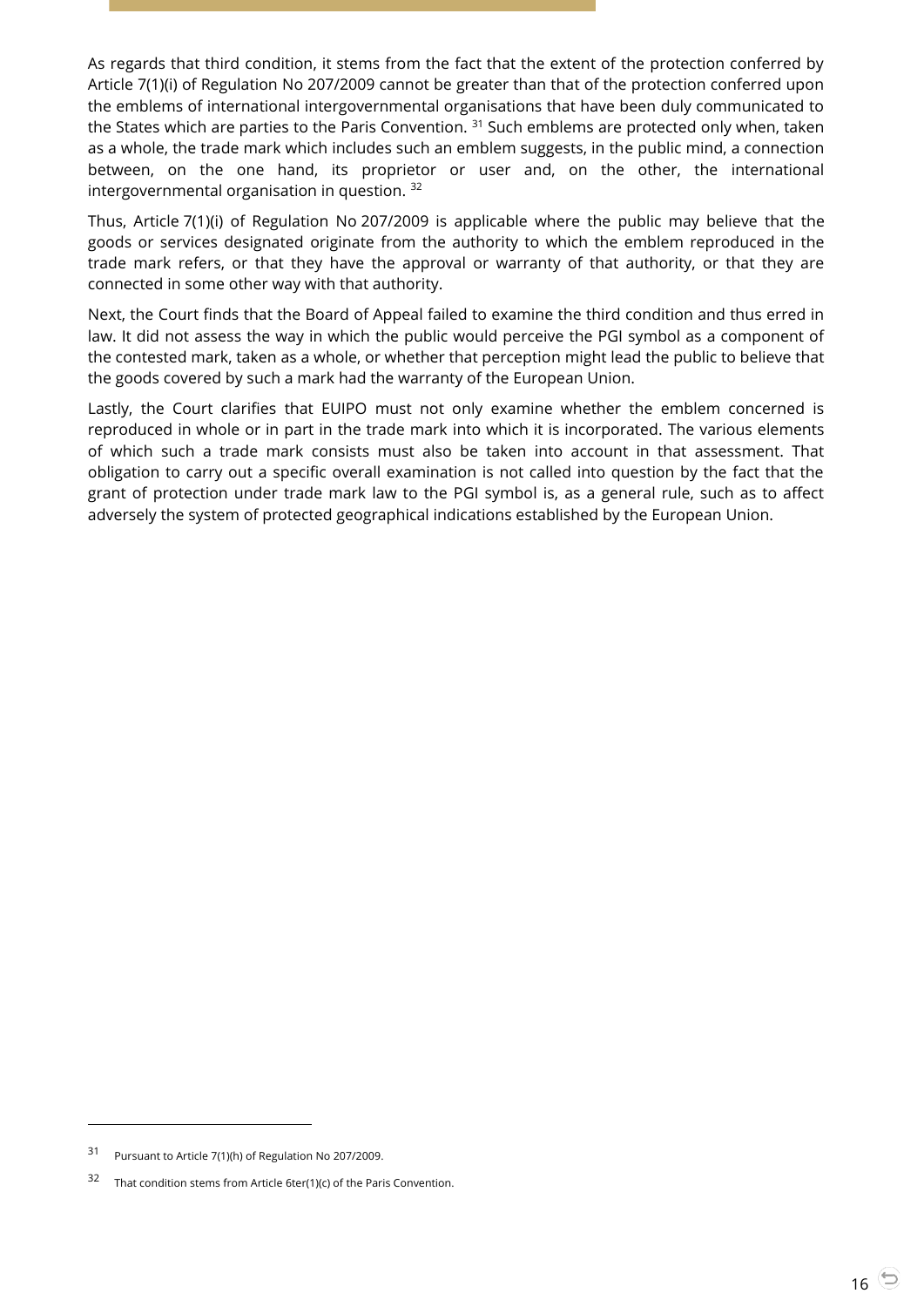# <span id="page-16-2"></span><span id="page-16-1"></span><span id="page-16-0"></span>**VIII. JUDGMENTS PREVIOUSLY DELIVERED**

# **1. COMPETITION: ARTICLE 101 TFEU**

## **Judgment of the Court (Second Chamber) of 11 November 2021, Stichting Cartel Compensation and Equilib Netherlands, C-819/19**

Reference for a preliminary ruling – Articles 81, 84 and 85 EC – Article 53 of the EEA Agreement – Agreements, decisions and concerted practices – Conduct of undertakings in the context of air transport between the European Economic Area (EEA) and third countries that occurred under Articles 84 and 85 EC – Claim for compensation for damage suffered – Jurisdiction of national courts to apply Article 81 EC and Article 53 of the EEA Agreement

By decision of 17 March 2017, the European Commission found that, by coordinating various elements of their pricing relating to airfreight services, 19 airlines had infringed Article 101 TFEU and/or Article 53 of the Agreement on the European Economic Area ('the EEA Agreement'),  $^{33}$  as well as Article 8 of the Agreement between the European Community and the Swiss Confederation on Air Transport ('the Swiss Agreement'), <sup>34</sup> which prohibit cartels and trade practices that restrict competition. <sup>35</sup>

Taking the view that the applicable rules did not allow it to penalise those airlines' practices from their inception on routes which were not confined to the European Economic Area (EEA), the Commission set the starting date of the infringement period at different times depending on the routes concerned. While the infringement period used for routes between airports within the EEA ranged from December 1999 to February 2006, the starting date of the infringement period was set at 1 May 2004 for routes between airports within the European Union and airports outside the EEA. For routes between airports in countries that are contracting parties to the EEA Agreement but are not Member States and third countries, that date was set at 19 May 2005, and for routes between EU airports and airports in Switzerland it was set at 1 June 2002.

Following the adoption of that decision, Stichting Cartel Compensation ('SCC') and Equilib Netherlands, two legal persons specialising in the recovery of compensation for damage resulting from infringements of competition law, brought several actions before the rechtbank (District Court, Amsterdam, Netherlands) seeking, first, a declaration that the 19 airlines, by coordinating, between 1999 and 2006, their pricing relating to airfreight services, acted unlawfully with regard to the shippers that purchased those services and, secondly, an order requiring those airlines to pay compensation for the harm which those shippers suffered as a result of that conduct.

However, the rechtbank (District Court, Amsterdam), has doubts as to whether, in a dispute governed by private law, it has jurisdiction to apply Article 81 EC (now Article 101 TFEU) or Article 53 of the EEA Agreement to the conduct at issue of the 19 airlines on routes not confined to the EEA, in so far as

<sup>33</sup> Agreement on the European Economic Area (OJ 1994 L 1, p. 3), Article 1(1).

<sup>&</sup>lt;sup>34</sup> Agreement between the European Community and the Swiss Confederation on Air Transport, signed on 21 June 1999 in Luxembourg and approved on behalf of the European Community by Decision 2002/309/EC, Euratom of the Council and of the Commission, as regards the Agreement on Scientific and Technological Cooperation, of 4 April 2002 on the conclusion of seven Agreements with the Swiss Confederation (OJ 2002 L 114, p. 1).

<sup>&</sup>lt;sup>35</sup> Decision C(2017) 1742 final of 17 March 2017 relating to a proceeding under Article 101 TFEU. Article 53 of the EEA Agreement and Article 8 of the Agreement between the European Community and the Swiss Confederation on Air Transport (Case COMP/39258 – Airfreight).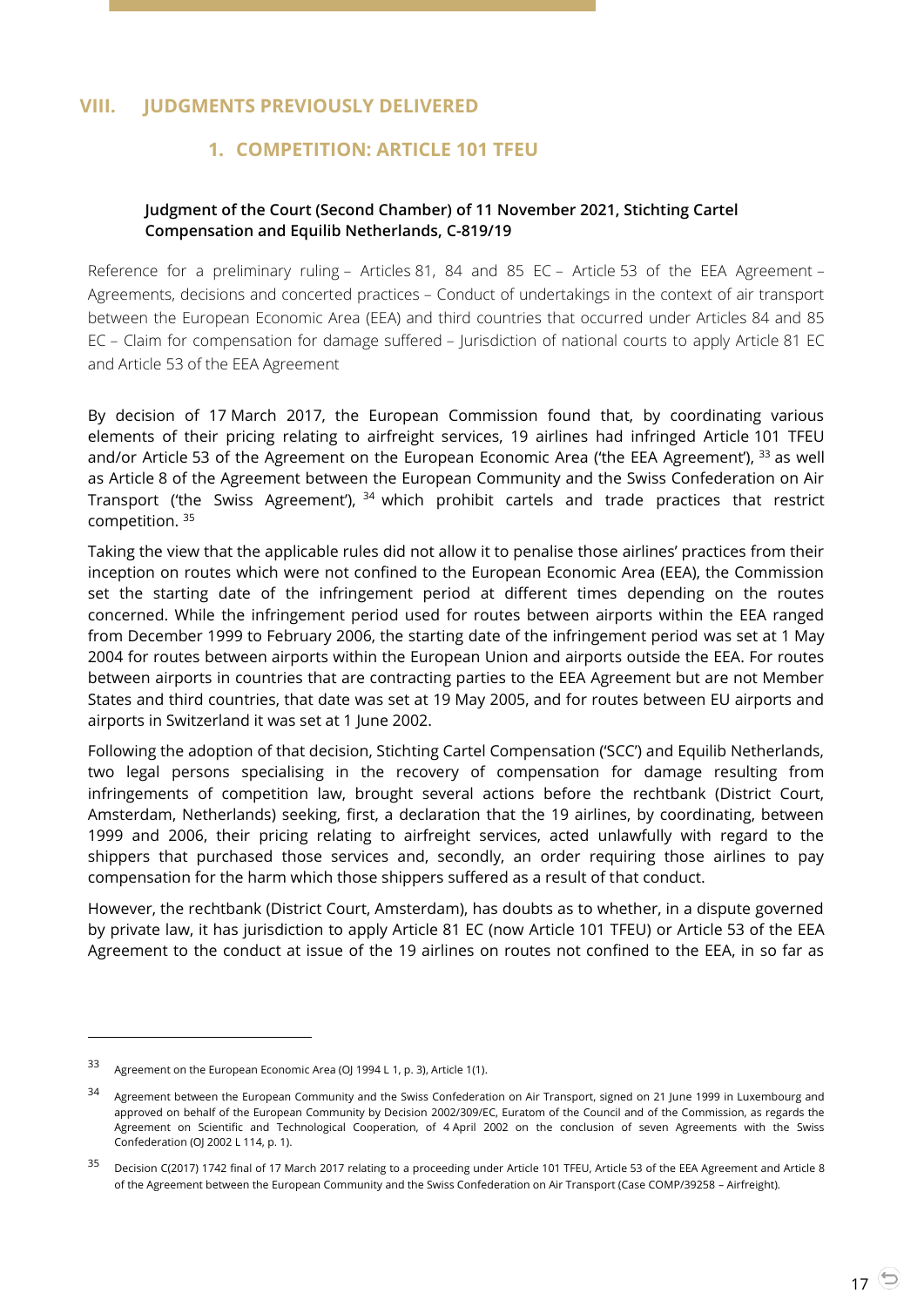that conduct took place before the starting dates of the infringement periods set in the Commission decision. It therefore decided to refer that question to the Court of Justice for a preliminary ruling.

#### *Assessment of the Court*

As regards the anti-competitive practices of airlines on routes between airports within the European Union and those in third countries, the Court notes, first of all, that, as regards air transport on those routes, the provisions adopted by the Council pursuant to Article 83(1) EC (now Article 103(1) TFEU) with a view to organising the implementation of Article 81 EC did not enter into force until 1 May 2004. Consequently, only the arrangements provided for in Articles 84 and 85 EC (now Articles 104 and 105 TFEU), under which, in the absence of provisions adopted pursuant to Article 83(1) EC, the (administrative) authorities of the Member States are responsible for implementing the principles contained in Article 81 EC, are applicable to those services before that date. The same applies, moreover, in relation to the conduct of the airlines that took place between 1999 and the date of entry into force of the Swiss Agreement, that is to say 1 June 2002, in so far as that conduct directly related to air transport services between airports in the European Union and those in Switzerland.

However, that finding entails neither that air transport services between airports in the European Union and those in third countries or in Switzerland were excluded from the application of Article 81 EC until 1 May 2004, in the case of third countries, or until 1 June 2002, in the case of Switzerland, nor that national courts are precluded from applying that provision in the absence of a decision of the competent national authorities or a Commission decision finding an infringement before those dates

It is clear from the Court's case-law that air transport has been subject to the general rules of the Treaties, including the rules on competition, since the entry into force of those Treaties.

The Court also recalls that Article 81(1) EC produces direct legal effects in relations between individuals and directly creates rights for individuals which national courts must protect. Accordingly, national courts have jurisdiction to apply Article 81 EC in particular in disputes governed by private law, this jurisdiction deriving from the direct effect of that article.

That jurisdiction is not affected by the application of Articles 84 and 85 EC, since neither of those two provisions limits the application of Article 81 EC by the national courts, in particular in disputes governed by private law.

Nevertheless, the exercise by national courts of their jurisdiction to apply Article 81 EC in disputes governed by private law may be limited, inter alia, by the principle of legal certainty, in particular by the need to ensure that those courts and the entities responsible for the administrative implementation of EU competition rules do not adopt conflicting decisions, as well as by the need to preserve the decision-making or legislative powers of the EU institutions responsible for implementing those rules and to ensure that their acts have binding force.

Nonetheless, as regards the anti-competitive practices of airlines on routes between airports in the European Union and those in third countries or in Switzerland that occurred before the starting dates set by the Commission in its decision of 17 March 2017 for the infringement periods, there is no risk that a national court's decision in a dispute governed by private law might conflict with an administrative decision implementing EU competition rules or interfere with the decision-making or legislative powers of the EU institutions.

As regards, lastly, the application of Article 53 of the EEA Agreement to the conduct of the 19 airlines in question, the Court notes that that agreement, which is intended, inter alia, to extend the internal market established within the European Union to the States of the European Free Trade Association, forms an integral part of EU law. It is for the Court, in that context, to ensure that the rules of the EEA Agreement which are identical in substance to those of the FEU Treaty are interpreted uniformly within the Member States.

It follows that, since Article 53 of the EEA Agreement is in essence identical to Article 81 EC, the former must be interpreted in the same way as the latter.

Accordingly, in the light of all of the foregoing, the Court confirms that a national court, such as the rechtbank (Amsterdam), has jurisdiction, in a dispute governed by private law, to apply Article 81 EC and Article 53 of the EEA Agreement to the anti-competitive practices of airlines on routes between airports in the European Union and those in third countries or in Switzerland that occurred before the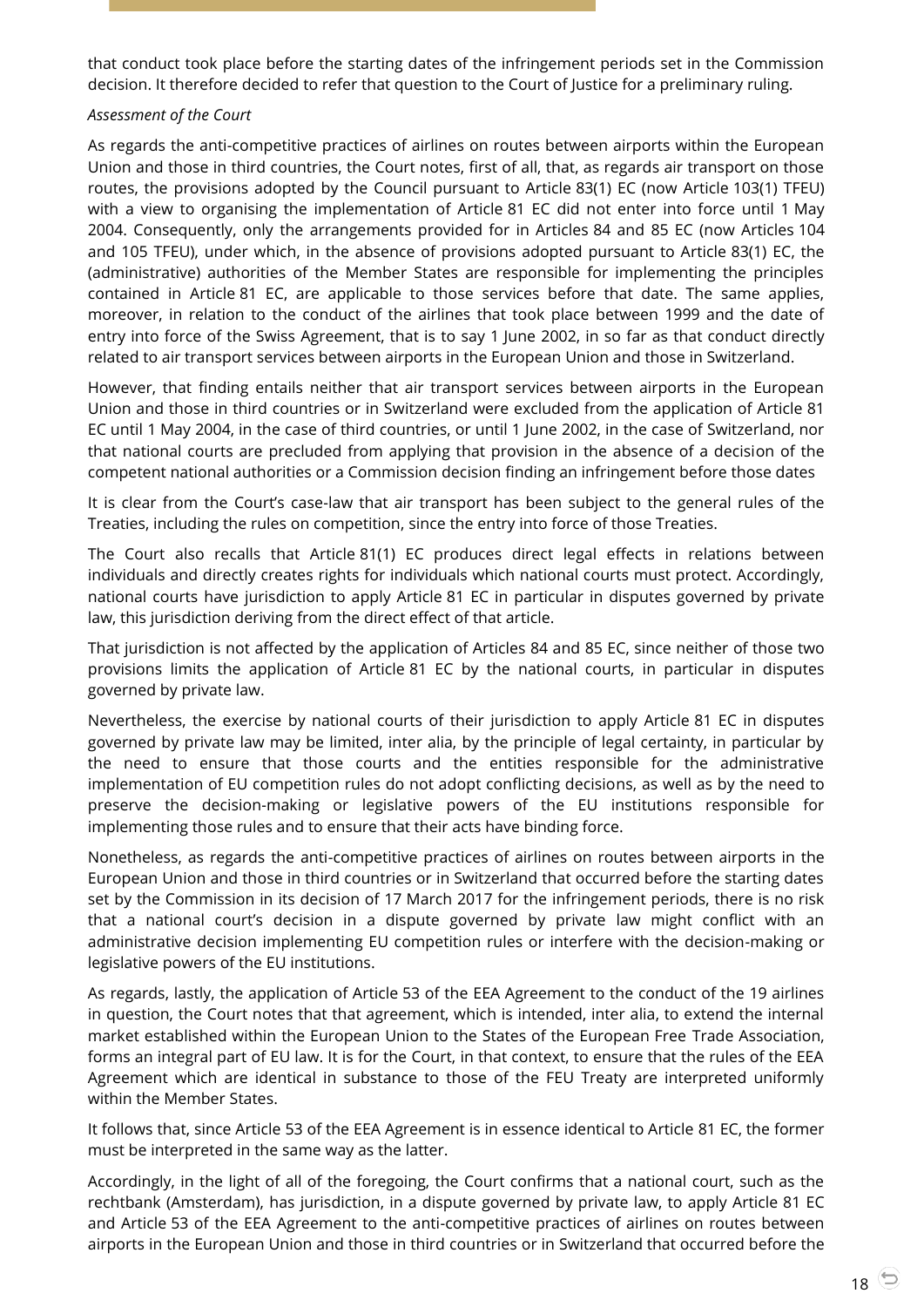<span id="page-18-0"></span>dates on which, respectively, the provisions adopted by the Council pursuant to Article 83(1) EC, which became applicable to the first routes, and the Swiss Agreement entered into force.

# **2. APPROXIMATION OF LAWS: INTELLECTUAL AND INDUSTRIAL PROPERTY**

<span id="page-18-1"></span>**Order of the General Court (Second Chamber) of 25 October 2021, 4B Company v EUIPO - Deenz [Pendentif (bijou)], T-329/20**

[Link to the complete text of the order](https://curia.europa.eu/juris/document/document.jsf?text=&docid=248143&pageIndex=0&doclang=EN&mode=lst&dir=&occ=first&part=1&cid=5237741)

Community design – Invalidity proceedings – Registered Community design representing a pendant (jewellery) – Maintenance of the Community design in an amended form – Article 25(6) of Regulation (EC) No 6/2002 – Interest in bringing proceedings – Inadmissibility

A was the holder of the right to a Community design representing a pendant in the shape of a heart on which the word 'pianegonda' was engraved.

4B Company Srl filed an application for a declaration of invalidity of that design with the European Union Intellectual Property Office (EUIPO), on the ground that in that design an earlier distinctive sign was used. <sup>36</sup> That application was based on the use of its EU word mark PIANEGONDA registered for goods falling within the category of jewellery.

In the invalidity proceedings, A requested that the contested design be maintained in an amended form, in accordance with Article 25(6) of Regulation No 6/2002, <sup>37</sup> without the engraving of the word corresponding to the word mark PIANEGONDA. 4B Company opposed the maintenance of the design in an amended form on the ground that, in its view, the removal of the mark did not make it possible to retain the identity of the design. That design was subsequently assigned to Deenz Holding Ltd.

The Invalidity Division of EUIPO dismissed the application to have the contested design maintained in an amended form and declared it invalid in its entirety. Following the appeal brought by Deenz Holding, the Board of Appeal of EUIPO declared the contested design invalid in so far as it used the word mark PIANEGONDA and granted the application for maintenance in an amended form.

The Court dismisses the action brought by 4B Company on the ground that it has no interest in bringing proceedings in an application for maintenance of the registration of the contested design, following the annulment of that design.

#### *Findings of the Court*

-

First of all, the Court notes that the system put in place for the registration of Community designs is based on the principle that all applications which satisfy formal requirements are to be entered in the Register of Community designs. It is only following an application for a declaration of invalidity of a Community design which has been registered that that design may be declared invalid, inter alia, if use is made of an earlier distinctive sign, on application by the holder of the right to that sign.

<sup>&</sup>lt;sup>36</sup> Under Article 25(1)(e) of Council Regulation (EC) No 6/2002 of 12 December 2001 on Community designs (OJ 2002 L 3, p. 1), according to which a Community design is to be declared invalid if, in that design, an earlier distinctive sign is used.

<sup>37</sup> Under Article 25(6) of Regulation No 6/2002, a registered Community design which has been declared invalid pursuant to Article 25(1)(e) of that regulation may be maintained in an amended form, if in that form it complies with the requirements for protection and the identity of the design is retained.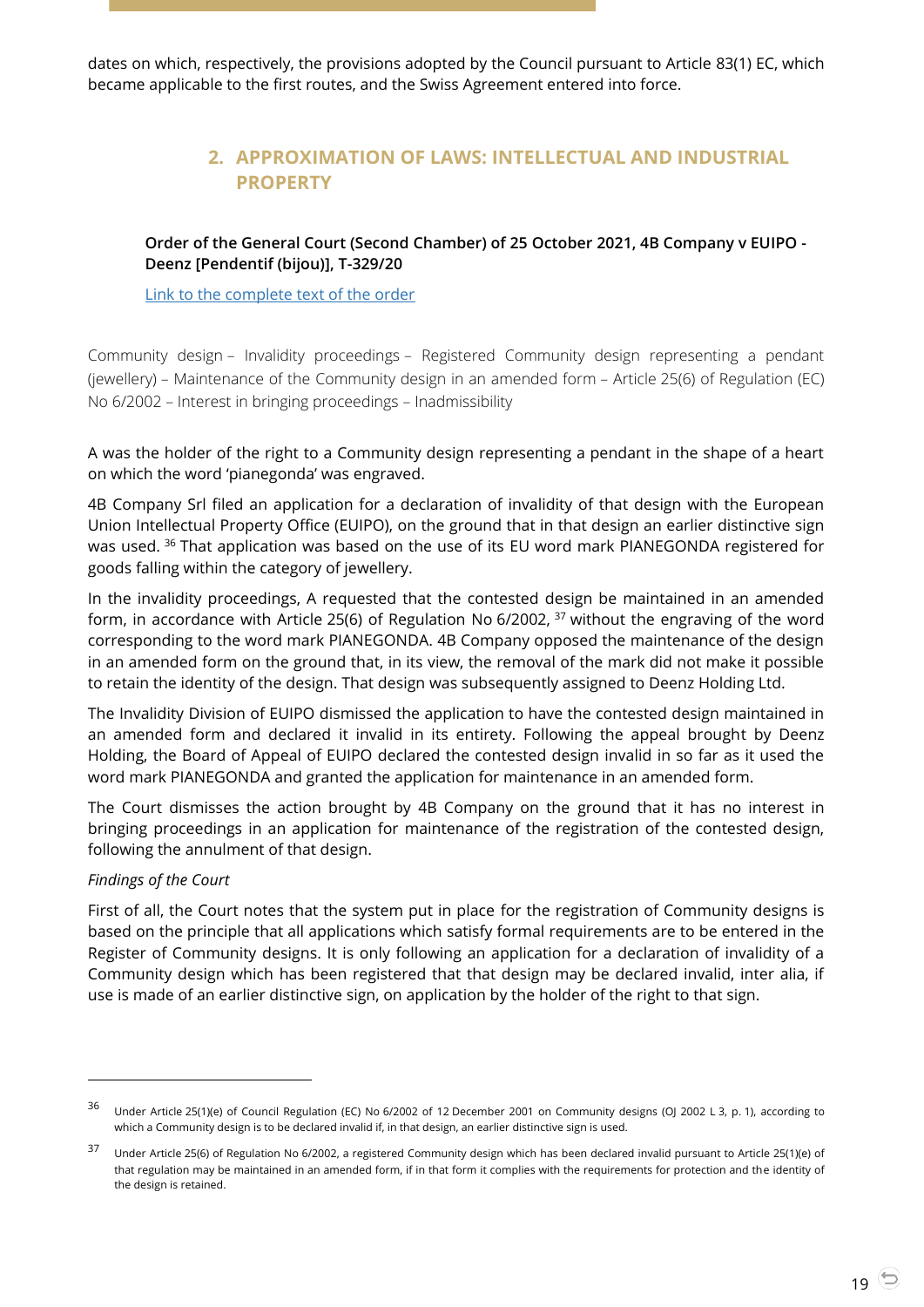Next, the Court observes that Article 25(6) of Regulation No 6/2002 allows registration of a Community design to be maintained by removing the element vitiated by irregularity. That possibility, as an alternative solution to the invalidity of the design in its entirety, ensures that the sanction is proportionate. The maintenance of the contested design, to the extent to which that maintenance is conditional on a partial disclaimer, is intended both to protect the interests of the holder of the right to that design and those of the holder of the right to the sign the use of which has led to the design being annulled.

Finally, the Court finds that the Invalidity Division ruled on two applications:

the application for a declaration of invalidity brought by 4B Company, which was upheld;

the application by the holder of the right to the contested design to maintain it in an amended form, which was dismissed. That part of the decision cannot be regarded as a decision granting an application made by 4B Company.

Therefore, the decision of the Invalidity Division could be the subject of an appeal only by the party whose claims had not been upheld, namely Deenz Holding. The Board of Appeal also acceded to 4B Company's request. Accordingly, the action before the Court cannot procure any advantage for it.

Furthermore, 4B Company cannot seek annulment of the decision of the Board of Appeal in so far as it upheld the application for the contested design to be maintained in an amended form. To allow such a possibility would amount to allowing 4B Company to interfere in the part of the proceedings concerning the application of the holder of the right to the contested design. By claiming an infringement of Article 25(6) of Regulation No 6/2002, whereas its application for a declaration of invalidity had been based on Article 25(1)(e) of that regulation, 4B Company seeks to alter the subject matter of its application for a declaration of invalidity and the grounds relied on in support of that application.

In addition, the fact that 4B Company would like to have the design declared invalid in its entirety cannot constitute a vested and present interest in having the decision of the Board of Appeal annulled.

Consequently, the Court finds that 4B Company has no interest in having that decision annulled.

# **3. SOCIAL POLICY: TEMPORARY AGENCY WORKERS**

## <span id="page-19-1"></span><span id="page-19-0"></span>**Judgment of the Court (Second Chamber) of 11 November 2021, Manpower Lit, C-948/19**

Reference for a preliminary ruling – Social policy – Temporary agency work – Directive 2008/104/EC – Article 1 – Scope – Concepts of 'public undertaking' and 'being engaged in economic activities' – European Union agencies – European Institute for Gender Equality (EIGE) as a 'user undertaking' within the meaning of Article 1(2) of that directive – Article 5(1) – Principle of equal treatment – Basic working and employment conditions – Concept of 'the same job' – Regulation (EC) No 1922/2006 – Article 335 TFEU – Principle of administrative autonomy of an EU institution – Article 336 TFEU – Staff Regulations of Officials of the European Union and Conditions of Employment of Other Servants of the European Union

Manpower Lit, a Lithuanian temporary-work agency, assigned five workers to the European Institute for Gender Equality (EIGE), a European Union agency established in Vilnius (Lithuania), four as assistants and one as an IT support worker. Following termination of their employment relationships with Manpower Lit between April and December 2018, those workers, considering that they were owed arrears of remuneration, brought proceedings before the Valstybinės darbo inspekcijos Vilniaus teritorinio skyriaus Darbo ginčų komisija (Labour disputes commission of the Vilnius territorial section of the employment inspectorate, Lithuania) seeking payment of those arrears.

By decision of 20 June 2018, that commission, having regard to the provision of the Labour Code transposing into Lithuanian law the principle of equal treatment for temporary agency workers laid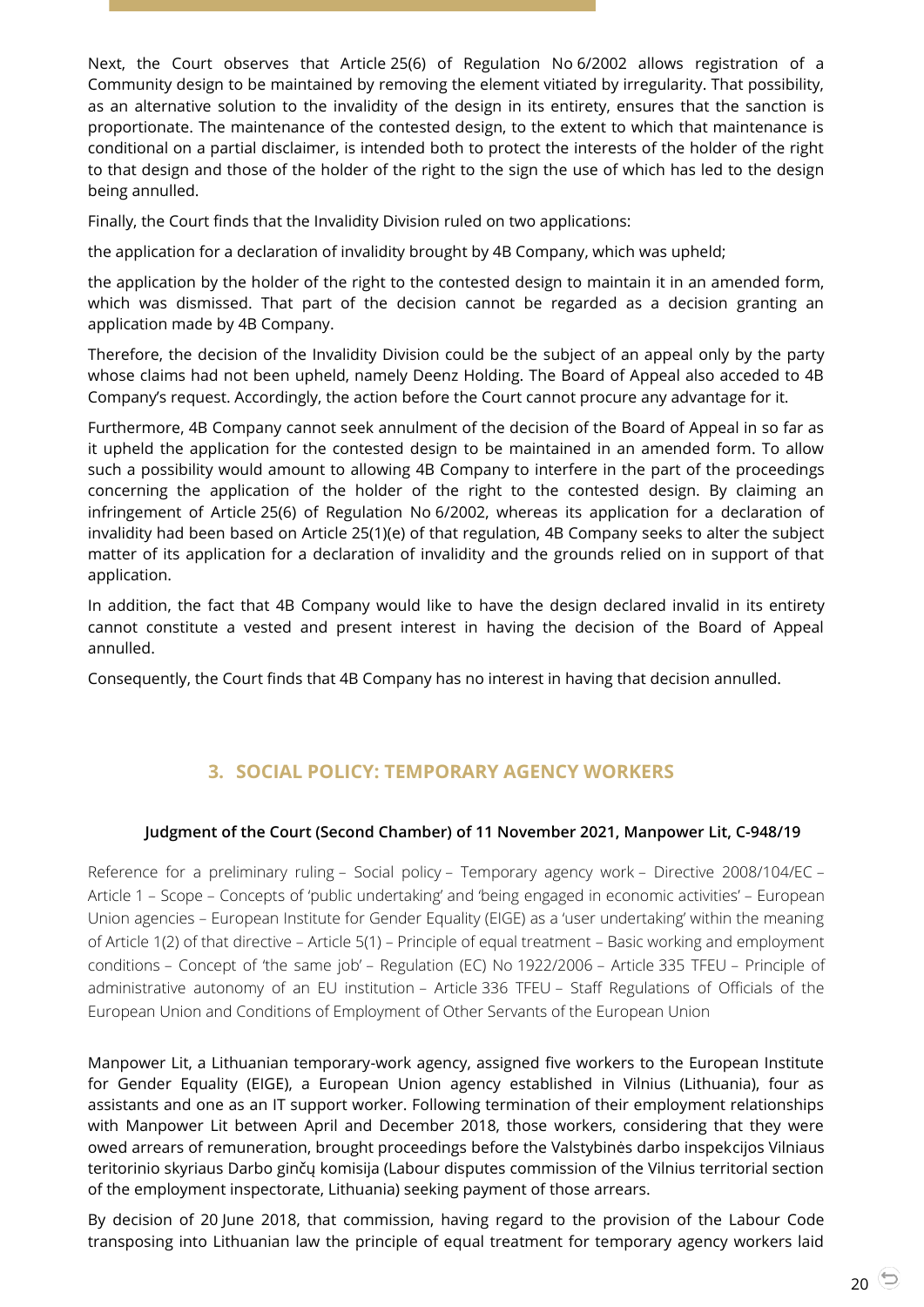down by Directive 2008/104, <sup>38</sup> ordered the recovery of those arrears, finding that the workers in question did in fact perform the functions of permanent members of staff of the EIGE and that their pay conditions should correspond to those that the EIGE applied to its contract agents.

Its action against that decision having been dismissed both at first instance and on appeal, Manpower Lit brought an appeal on a point of law before the Lietuvos Aukščiausiasis Teismas (Supreme Court, Lithuania).

That court decided to refer questions to the Court of Justice seeking clarification on whether the principle of equal treatment for temporary agency workers laid down by Directive 2008/104 applies in the main proceedings, in the light of the fact that the user of temporary personnel services is an agency of the European Union.

In its judgment, the Court confirmed that Directive 2008/104, including the provisions seeking to ensure observance of the principle of equal treatment, does apply to the dispute in the main proceedings.

#### *Findings of the Court*

 $\overline{a}$ 

The Court analysed, first, the scope of Directive 2008/104. The Court stated in that respect that the EIGE must satisfy three conditions  $39$  in order for the directive to apply, that is to say, it must fall within the definition of 'public and private undertakings', must be a 'user undertaking' and must be engaged in 'economic activities'.

As regards whether the EIGE can be regarded as a 'user undertaking',  $40$  the Court noted that the employees in question worked temporarily, as temporary agency workers, for the EIGE and under its supervision and direction. Moreover, that European Union agency must be regarded as a 'legal person' within the meaning of the directive. The Court concluded from the foregoing that the EIGE is, in this context, a 'user undertaking'.

Since the terms 'public and private undertakings' and 'economic activities' are not defined in the directive, in order to determine their meaning the Court examined whether the EIGE is engaged in any activity consisting in offering goods or services on a given market.

It found in that respect, first, that the activities of that European Union agency do not fall within the exercise of public powers and are therefore not excluded from classification as economic activity. Thereafter, having regard to certain activities of the EIGE, listed in Regulation No 1922/2006, <sup>41</sup> there are markets in which commercial undertakings operate in competition with the EIGE. The fact that, when it is engaged in those activities, the EIGE is not operating for gain is immaterial. Lastly, the EIGE's revenue includes in particular <sup>42</sup> payments received for services rendered, thereby confirming that the EU legislature envisaged that it would act, in part at least, as a market player.

Accordingly, the Court found that the EIGE must be regarded as being engaged, at least in part, in an activity consisting in offering goods or services on a given market and, therefore, that the assignment by a temporary-work agency of persons who have concluded an employment contract with that agency to the EIGE for the performance of work does fall within the scope of Directive 2008/104.

<sup>38</sup> Article <sup>5</sup> of Directive 2008/104/EC of the European Parliament and of the Council of 19 November 2008 on temporary agency work (OJ 2008 L 327, p. 9).

<sup>&</sup>lt;sup>39</sup> Set out in Article 1(2) of that directive. Under that article, the directive applies to public and private undertakings which are temporary-work agencies or user undertakings engaged in economic activities whether or not they are operating for gain.

<sup>&</sup>lt;sup>40</sup> Within the meaning of Article 3(1)(d) of the directive, that is to say, 'any natural or legal person for whom and under the supervision and direction of whom a temporary agency worker works temporarily'.

<sup>41</sup> Article 3(1) of Regulation (EC) No 1922/2006 of the European Parliament and of the Council of 20 December 2006 on establishing a European Institute for Gender Equality (OJ 2006 L 403, p. 9) which makes reference in particular, in Article 3(1)(g), to organising conferences, campaigns and meetings at European level.

<sup>42</sup> In accordance with Article 14(3)(b) of Regulation No 1922/2006.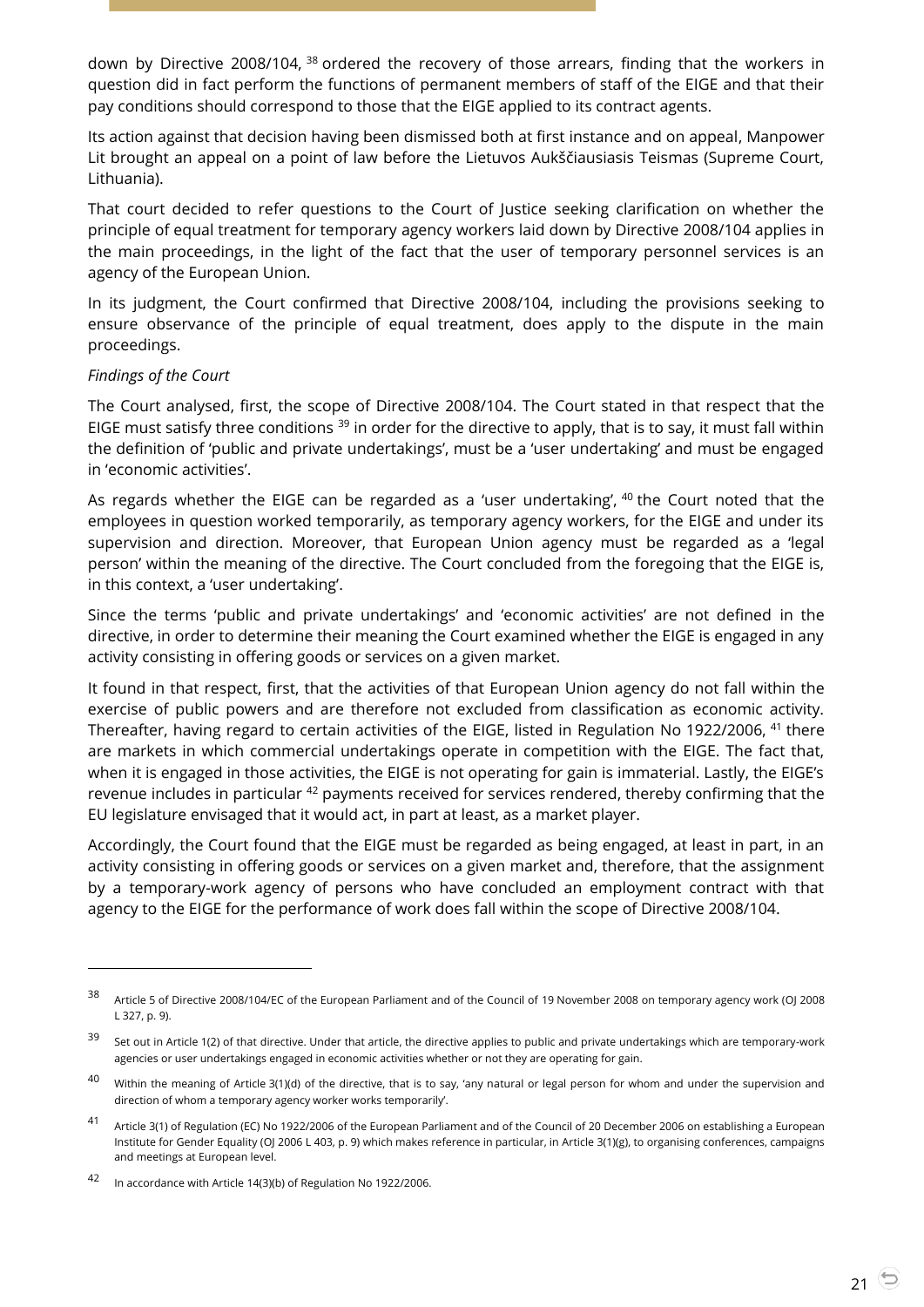Secondly, the Court examined whether the post occupied by a temporary worker assigned to the EIGE can be regarded as being 'the same job' within the meaning of Directive 2008/104 given that, according to that directive, <sup>43</sup> the basic working and employment conditions of temporary agency workers must, for the duration of their assignment at a user undertaking, be at least those that would apply if they had been recruited directly by that undertaking to occupy the same job.

As regards whether the working and employment conditions of temporary workers can be compared with those of EIGE staff employed under the Staff Regulations of Officials, the Court rejected the argument of the European Commission that such a comparison may infringe Article 335 TFEU, under which the European Union enjoys the most extensive legal capacity accorded to legal persons under their laws, and Article 336 TFEU on adoption of the Staff Regulations of Officials by the EU legislature. That comparison does not in any respect have the effect of conferring status as officials on temporary workers. The Court clarified that in the absence of specific rules, where agencies of the European Union use temporary workers under contracts concluded with temporary-work agencies, the principle of equal treatment applies in full to those workers during their assignments within the European Union agency.

The Court found that the job occupied by a temporary agency worker assigned to the EIGE can be regarded as being 'the same job' within the meaning of the directive, even on the assumption that all the jobs for which the EIGE recruits workers directly include tasks that can only be performed by workers employed under the Staff Regulations of Officials of the European Union.

# **4. ENVIRONMENT: EMISSION ALLOWANCE TRADING**

## <span id="page-21-1"></span><span id="page-21-0"></span>**Judgment of the Court (Fifth Chamber) of 25 November 2021, Aurubis, C-271/20**

[Link to the complete text of the judgment](https://curia.europa.eu/juris/document/document.jsf?text=&docid=250045&pageIndex=0&doclang=EN&mode=lst&dir=&occ=first&part=1&cid=5286304)

Reference for a preliminary ruling – Scheme for greenhouse gas emission allowance trading – Scheme for the free allocation of allowances – Decision 2011/278/EU – Article 3(d) – Fuel benchmark sub-installation – Concepts of 'combustion' and 'fuel' – Primary copper production by flash smelting – Request for allocation – Allowances requested and not yet allocated on the date of expiry of a trading period – Possibility of issuing such allowances during the subsequent trading period by way of enforcement of a judicial decision given after that date

Aurubis AG is a company governed by German law that operates a primary copper production installation which is subject to the EU-wide greenhouse gas emission trading scheme ('the ETS') as established by the directive on the scheme for greenhouse gas emission allowance trading. <sup>44</sup> In that context, that installation falls within a sector of activity for which free emission allowances can be allocated under Decision 2011/278. <sup>45</sup>

-

<sup>43</sup> Article 5(1) of that directive.

<sup>44</sup> Directive 2003/87/EC of the European Parliament and of the Council of 13 October 2003 establishing a scheme for greenhouse gas emission allowance trading within the Community and amending Council Directive 96/61/EC (OJ 2003 L 275, p. 32), as amended by Directive 2009/29/EC of the European Parliament and of the Council of 23 April 2009 (OJ 2009 L 140, p. 63) ('the directive on the scheme for greenhouse gas emission allowance trading').

<sup>45</sup> Commission Decision 2011/278/EU of 27 April 2011 determining transitional Union-wide rules for harmonised free allocation of emission allowances pursuant to Article 10a of Directive 2003/87/EC of the European Parliament and of the Council (OJ 2011 L 130, p. 1) ('Decision 2011/278'), repealed with effect from 1 January 2021.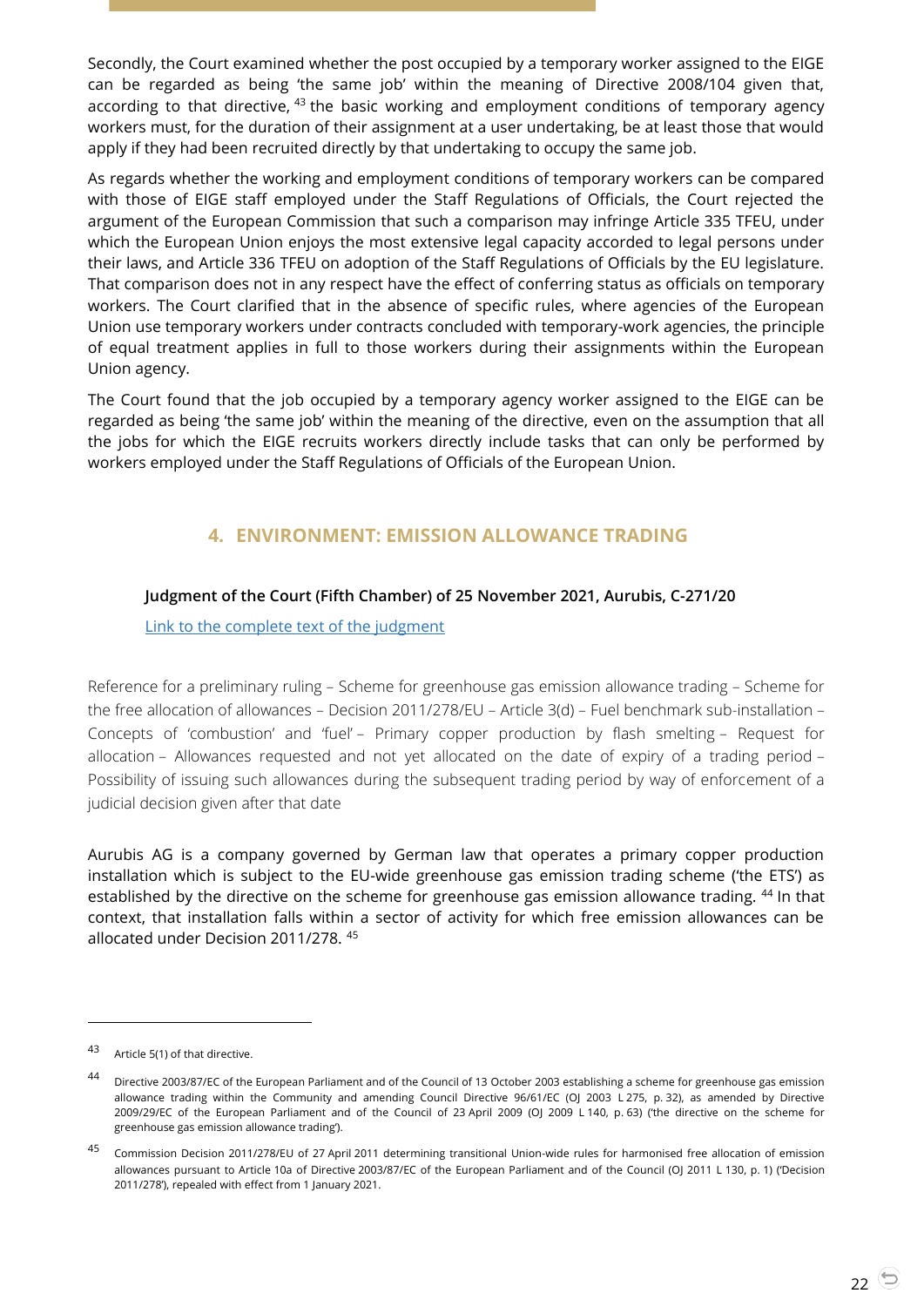Aurubis's primary copper production installation comprises two sub-installations, one of which is a foundry in which primary copper is obtained by using a sulphur-containing copper concentrate as a raw material. The sulphur present in that concentrate is oxidised, successively, in a flash smelting furnace, in a converter and in an anode furnace, which produces non-measurable heat. During that process, the foundry at issue emits carbon dioxide into the atmosphere due to the presence of small quantities of carbon in the copper concentrate.

In 2014, the Deutsche Emissionshandelsstelle (German Emissions Allowance Trading Authority, Germany) ('the DEHSt') allocated a number of free emission allowances to Aurubis for the third trading period (2013 to 2020). However, in 2018, the DEHSt required some of those allowances to be returned, claiming that the production of copper in that foundry did not fulfil the criterion to constitute a 'fuel benchmark sub-installation' within the meaning of Article 3(d) of Decision 2011/278 and had to be attached to a 'process emissions sub-installation' within the meaning of Article 3(h) of that decision. According to the DEHSt, in order for a sub-installation to constitute a 'fuel benchmark sub-installation', first, the primary purpose of the combustion of a material must be the production of heat, and, second, complete combustion of that material has to occur and that material has to be capable of being replaced by other fuels. That is not the case with the copper concentrate, which is both a raw material and a fuel.

Hearing an appeal against the decision of the DEHSt, the Verwaltungsgericht Berlin (Administrative Court, Berlin, Germany) decided to seek a ruling from the Court of Justice on the interpretation, first, of Article 3(d) of Decision 2011/278 and, second, of the temporal scope of that decision in respect of the third trading period, which expired on 31 December 2020.

#### *Findings of the Court*

First of all, the Court points out that installations covered by the transitional scheme for the free allocation of emission allowances introduced by Decision 2011/278 must be divided into subinstallations. In that regard, Article 6 of that decision provides for four categories of sub-installation, namely 'product benchmark', 'heat benchmark', 'fuel benchmark' and 'process emissions' subinstallations, that list being hierarchical in nature.

After ascertaining that the foundry at issue does not fall within the first two categories of subinstallation, the Court then examines whether it falls within the concept of a 'fuel benchmark subinstallation', defined in Article 3(d) of Decision 2011/278, which includes 'inputs, outputs and corresponding emissions … relating to the production of non-measurable heat by fuel combustion consumed for the production of products …'.

As regards the scope of that concept, the Court notes, in the first place, that the meaning of the words 'fuel combustion' referred to therein covers any oxidation of fuels. In that respect, it observes that it is not apparent from the directive on the scheme for greenhouse gas emission allowance trading or from Decision 2011/278 that combustion must be excluded from the fuel benchmark where the substances used as fuels are present in the raw material used in the industrial activity concerned or where their carbon content is lower than that of other materials more frequently used. There is nothing in those pieces of legislation to indicate that the application of the transitional scheme for the allocation of allowances must be limited to activities which use a material with a high carbon content and thus generate amounts of emissions exceeding a certain threshold.

In that regard, the Court finds that an approach which is tantamount to adding, to the definition in Article 3(d) of Decision 2011/278, requirements or exclusions that are not provided for therein and which cannot be inferred from that definition would run counter to the principle of legal certainty. In response to the DEHSt's concern regarding the allocation of allowances to Aurubis on the basis of the fuel benchmark which would exceed its needs and allow it to sell a large part of those allowances, the Court adds that the fact that an operator that has reduced its emissions by investing in innovative techniques derives, for that reason, greater profit from allowances received free of charge does not undermine the objective of the ETS.

The Court states, in the second place, that an allocation of allowances on the basis of the fuel benchmark does not require that one of the purposes, let alone the primary purpose of the activity concerned, be the production of heat. It is apparent from the wording itself of Article 3(d) of Decision 2011/278 that the production of that heat is not the purpose of the sub-installations referred to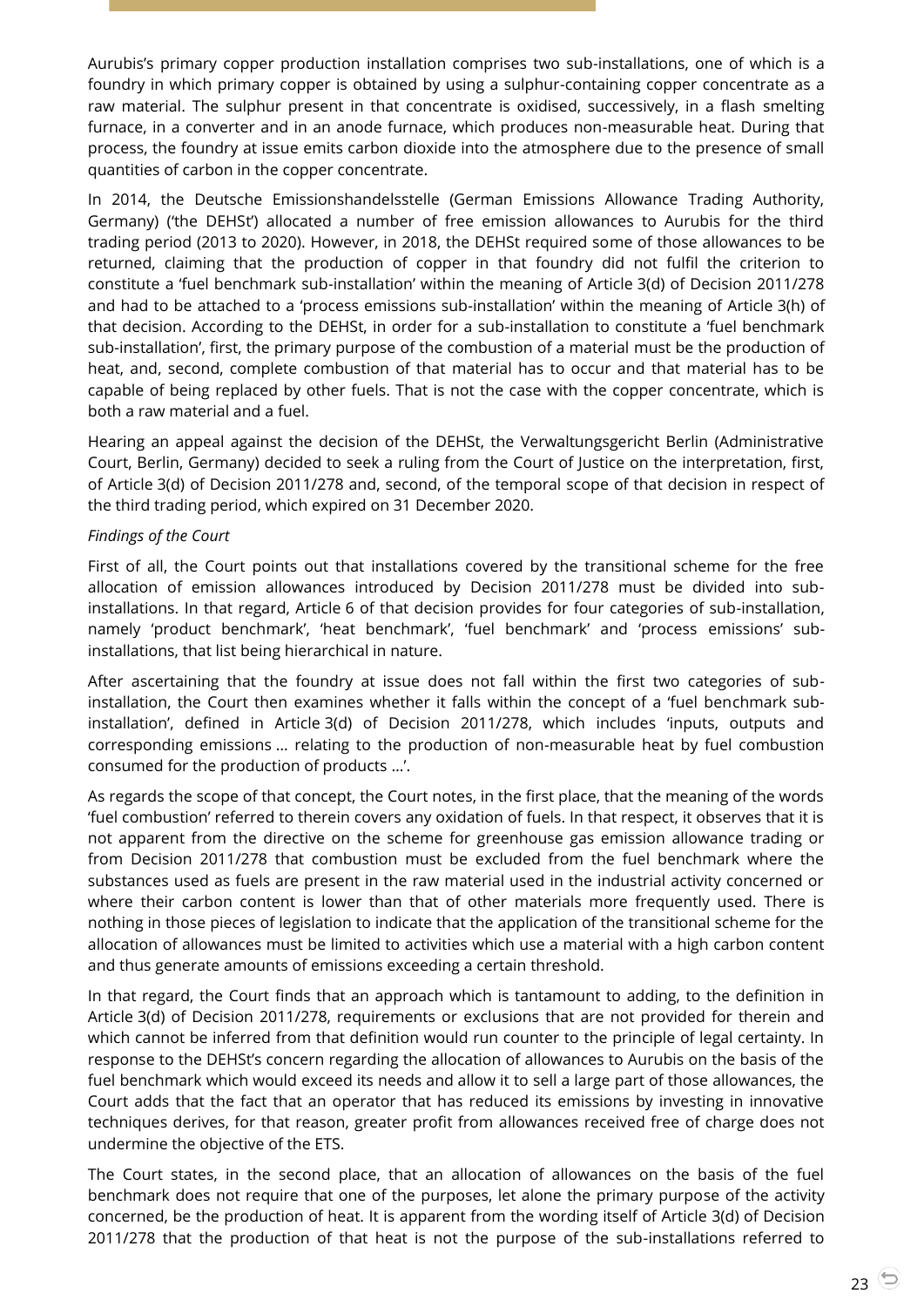therein, but rather the necessary means to fulfil the purpose consisting, inter alia, in the production of a product.

In the light of the above, the Court holds that Article 3(d) of Decision 2011/278 must be interpreted as meaning that the concept of a 'fuel benchmark sub-installation' covers, within an installation producing primary copper, a flash smelting foundry that causes sulphur present in a copper concentrate that is used as a raw material to be oxidised.

As regards the temporal scope of Decision 2011/278 in the context of the third trading period (2013 to 2020), the Court finds that that decision must be interpreted as meaning that free allowances to which the operator of an installation is entitled in respect of that period may still be issued to the latter, if they are available, after 31 December 2020 by way of enforcement of a judicial decision given after that date.

# **5. COMMON COMMERCIAL POLICY**

## <span id="page-23-1"></span><span id="page-23-0"></span>**Judgment of the Court (Grand Chamber) of 21 December 2021, Bank Melli Iran, C-124/20**

[Link to the complete text of the judgment](https://curia.europa.eu/juris/document/document.jsf?text=&docid=251507&pageIndex=0&doclang=EN&mode=req&dir=&occ=first&part=1&cid=287219)

Reference for a preliminary ruling – Commercial policy – Regulation (EC) No 2271/96 – Protection against the effects of the extraterritorial application of legislation adopted by a third country – Restrictive measures taken by the United States of America against Iran – Secondary sanctions adopted by that third country preventing persons from engaging, outside its territory, in commercial relationships with certain Iranian undertakings – Prohibition on complying with such a law – Exercise of a right of ordinary termination

Bank Melli Iran ('BMI'), which has a branch in Germany, is an Iranian bank owned by the Iranian state. It concluded with Telekom, which is the subsidiary of Deutsche Telekom AG, established in Germany and approximately half of the turnover of which is derived from its business in the United States, several contracts with a view to the provision of telecommunication services which permits it to carry on its commercial activities. In 2018, the United States withdrew itself from the Iranian nuclear deal, signed in 2015, the aim of which was to control Iran's nuclear programme and lift economic sanctions against Iran. As a result of that withdrawal, the United States once again imposed, pursuant to the Iran Freedom and Counter-Proliferation Act of 2012, sanctions against Iran and persons included on a list, <sup>46</sup> one of which was BMI. Since that date, it is once again prohibited for any person to trade, outside the territory of the United States, with any person or entity included in that list.

Following that decision, the European Union adopted Regulation 2018/1100 <sup>47</sup> amending the Annex to Regulation No 2271/96 <sup>48</sup> so that it included the Iran Freedom and Counter-Proliferation Act of 2012. It

<sup>46</sup> Specially Designated Nationals and Blocked Persons List ('the SDN list').

<sup>47</sup> Commission Delegated Regulation (EU) 2018/1100 of 6 June 2018 amending the Annex to Council Regulation (EC) No 2271/96 protecting against the effects of extra-territorial application of legislation adopted by a third country, and actions based thereon or resulting therefrom (OJ 2018 L 199 I, p. 1).

<sup>48</sup> Council Regulation (EC) No 2271/96 of 22 November 1996 protecting against the effects of the extra-territorial application of legislation adopted by a third country, and actions based thereon or resulting therefrom (OJ 1996 L 309, p. 1), as amended by Regulation (EU) No 37/2014 of the European Parliament and of the Council of 15 January 2014 amending certain regulations relating to the common commercial policy as regards the procedures for the adoption of certain measures (OJ 2014 L 18, p. 1), and by Commission Delegated Regulation (EU) 2018/1100 of 6 June 2018 amending the Annex to Regulation (EC) No 2271/96 (OJ 2018 L 199 I, p. 1) ('the regulation').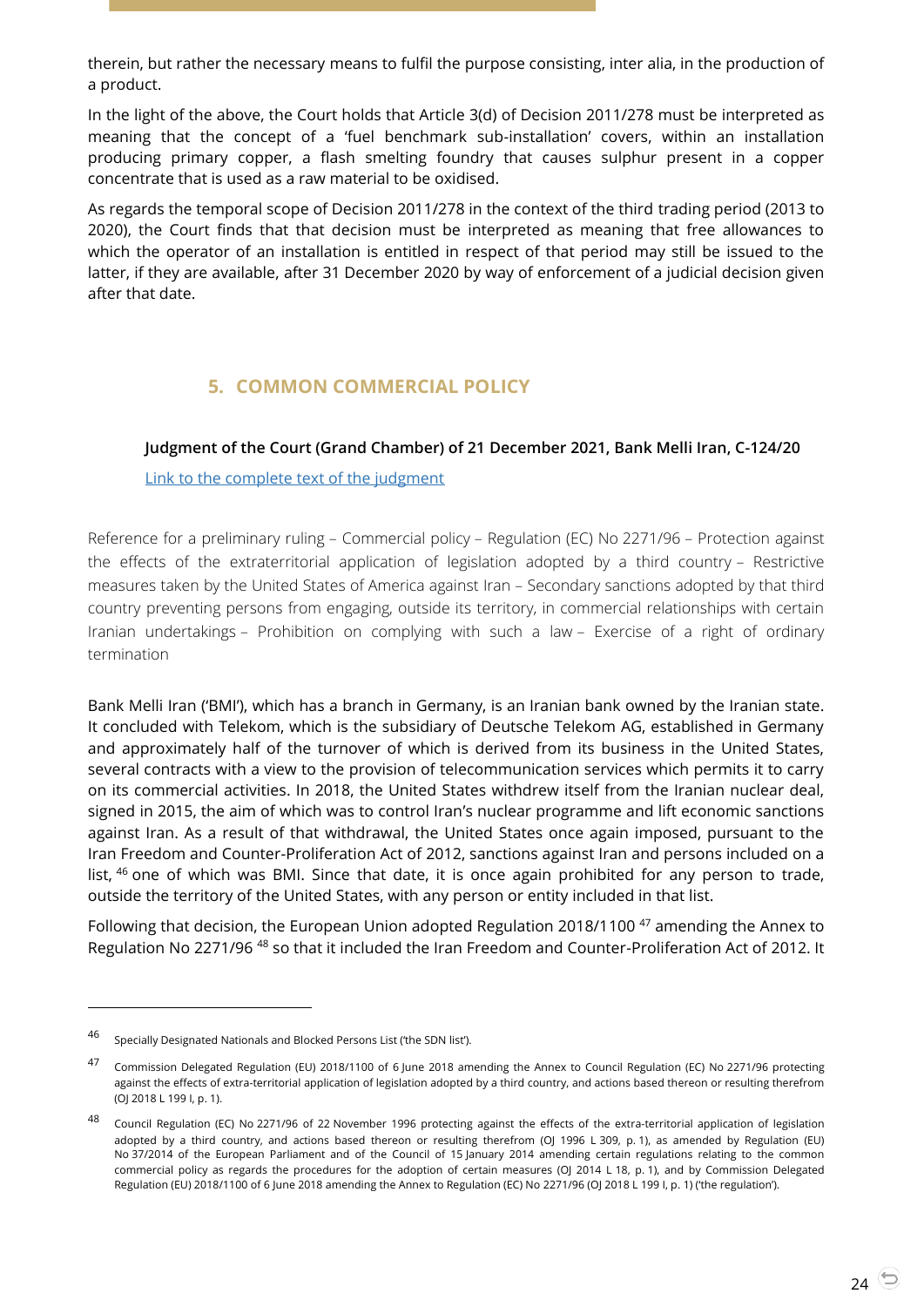prohibited, in particular, persons concerned from complying with the laws included in the annex or actions resulting therefrom (Article 5, first paragraph), unless an authorisation to be exempt from that prohibition was obtained, which could be granted by the European Commission where noncompliance with those foreign laws would seriously harm the interests of the persons covered by that regulation or those of the European Union (Article 5, second paragraph).

Since German law provided that 'any legal act contrary to a statutory prohibition shall be void except as otherwise provided by law', <sup>49</sup> and Telekom had terminated, with effect from 2018, prior to their expiry, all of the contracts between it and BMI, without express reasons and without authorisation from the Commission, BMI challenged the termination of those contracts before the German courts. At first instance, Telekom was ordered to perform the contracts at issue until expiry of the notice period for ordinary termination. The ordinary termination of the contracts at issue was however regarded as being consistent with Article 5 of the regulation. BMI then appealed to the Hanseatisches Oberlandesgericht Hamburg (Higher Regional Court, Hamburg, Germany), which made a preliminary reference to the Court of Justice requesting an interpretation of the first paragraph of Article 5 of the regulation, having regard, in particular, to Articles 16 and 52 of the Charter of Fundamental Rights of the European Union ('the Charter') and the authorisation mechanism provided for in the second paragraph of Article 5 of the same regulation.

## *Findings of the Court*

The Court, sitting as the Grand Chamber, finding that the first paragraph of Article 5 of the regulation is broadly drafted, holds, in the first place, that the prohibition on complying with the requirements or prohibitions laid down in certain laws adopted by a third country in breach of international law applies even in the absence of an order or instruction directing compliance issued by a administrative or judicial authority. According to the Court, that interpretation is corroborated by the objectives of the regulation, which include protecting the established legal order and the interests of the European Union in general, with a view to achieving, to the greatest extent possible the objective of free movement of capital between Member States and third countries, as well as protecting the interests of the persons concerned. The Court observes that, given the threat of legal consequences that such a law imposes on persons to whom the requirements or prohibitions apply, the regulation would not be capable of counteracting the effects of those laws if the prohibition laid down in the first paragraph of Article 5 of the regulation were made subject to the adoption of orders by a foreign administrative or judicial authority.

In the second place, the Court finds that the prohibition laid down in the first paragraph of Article 5 is drafted in clear, precise and unconditional terms with the result that it may be relied on in civil proceedings, such as the present case. It confirms that a person covered by the regulation who does not have an authorisation granted by the Commission may, having regard to the first paragraph of that Article 5, terminate contracts concluded with a person on the SDN list without providing reasons for that termination. However, in the context of civil proceedings concerning the alleged breach of the prohibition laid down by the regulation, it is the person to whom the prohibition is addressed who has the burden of proving, to the required legal standard, that his or her conduct, in this case the termination of all contracts, did not seek to comply with the American legislation referred to in the regulation where, prima facie, that appears to be the case.

In the present case, the Court observes that the German law permits the party alleging that a legal act is null and void, as a result of the infringement of a statutory prohibition, such as that laid down in the first paragraph of Article 5 of the regulation, to rely on that nullity before the courts. It observes, however, that in this case, the burden of proof would fall, according to German law, entirely on the person alleging that infringement of Article 5 of the regulation, whereas the evidence at issue is not generally accessible to that person, making it difficult for the court seised to make a finding that there

Paragraph 134 du Bürgerliches Gesetzbuch (Civil Code).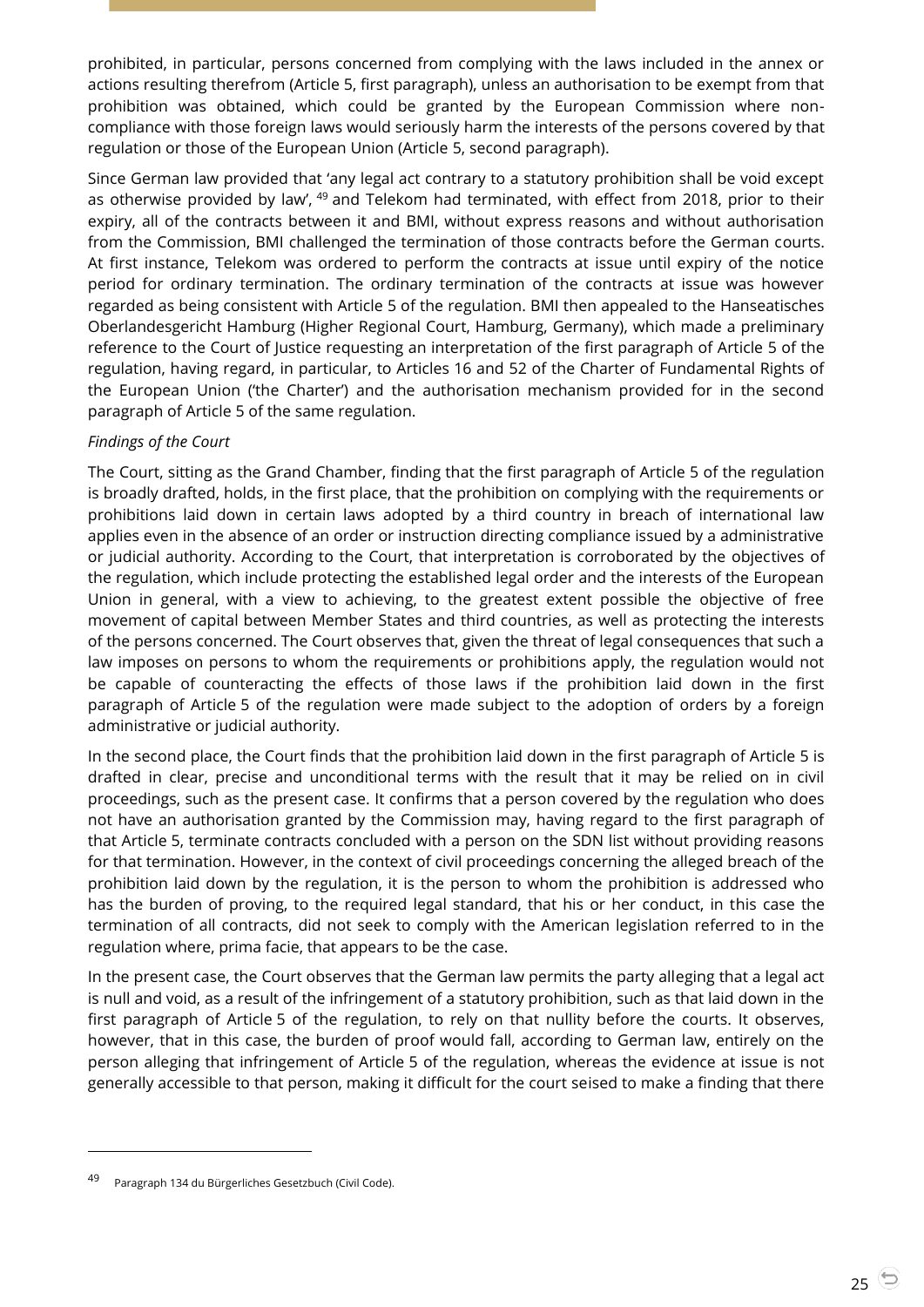was an infringement of the prohibition laid down in the first paragraph of Article 5, thereby undermining its effectiveness.

Lastly, in the third place, the Court holds that Articles 5 and 9<sup>50</sup> of the regulation, read in the light of Articles 16 and 52 of the Charter, do not preclude the annulment of the termination of a contract, provided that that annulment does not entail disproportionate effects, including economic loss, for the person concerned. In the present case, in the absence of an authorisation within the meaning of the second paragraph of Article 5 of the regulation, the termination at issue, if proven to be contrary to the first paragraph of Article 5, is null and void under German law. However, where such an annulment is liable to entail a limitation of the freedom to conduct a business, it may only be contemplated in compliance with the conditions imposed by Article 52(1) of the Charter.

In that respect, as regards the condition of respect for the essence of the freedom to conduct a business, guaranteed by Article 16 of the Charter, the Court holds that the annulment of the termination of contracts concluded between BMI and Telekom would have the effect, not of depriving the latter of the possibility of asserting its interests generally in the context of a contractual relationship, but rather of limiting that possibility. In addition, the limitation on the freedom to conduct a business resulting from the possible annulment of the termination of a contract contrary to the prohibition laid down in the first paragraph of Article 5 of the regulation would appear, in principle, to be necessary in order to counteract the effects of the foreign laws in question, thereby protecting the established legal order and the interests of the European Union in general.

The Court then invites the referring court, when assessing the proportionality of the limitation on the freedom to conduct a business enjoyed by Telekom, to weigh in the balance, on the one hand, the pursuit of the objectives of the regulation served by the annulment of a termination effected in breach of the prohibition laid down in the first paragraph of Article 5 of that regulation and, on the other hand, the probability that Telekom would be exposed to economic losses and the extent of those losses if it were unable to terminate its commercial relationship with BMI. Likewise, the fact that Telekom did not, subject to verification, apply to the Commission for exemption from the prohibition imposed by the first paragraph of Article 5 of the regulation is, according to the Court, also relevant in the context of that assessment of proportionality.

## <span id="page-25-0"></span>**Order of the General Court (Fourth Chamber) of 30 November 2021, Airoldi Metalli v Commission, T-744/20**

[Link to the complete text of the order](https://curia.europa.eu/juris/document/document.jsf?text=&docid=250441&pageIndex=0&doclang=EN&mode=lst&dir=&occ=first&part=1&cid=5247886)

 $\overline{a}$ 

Dumping – Imports of aluminium extrusions originating in China – Act imposing a provisional antidumping duty – Act not open to challenge – Preparatory act – Inadmissibility – Definitive anti-dumping duty – No longer any legal interest in bringing proceedings – No need to adjudicate

Following a complaint lodged by an association representing European producers of aluminium extrusions, the European Commission adopted, as a result of its anti-dumping investigation, an implementing regulation imposing a provisional anti-dumping duty on imports of such products originating in the People's Republic of China ('the contested regulation'). <sup>51</sup>

<sup>50</sup> Article 9 provides that 'each Member State shall determine the sanctions to be imposed in the event of breach of any relevant provisions of this Regulation. Such sanctions must be effective, proportional and dissuasive'.

<sup>51</sup> Commission Implementing Regulation (EU) 2020/1428 of 12 October 2020 imposing a provisional anti-dumping duty on imports of aluminium extrusions originating in the People's Republic of China (OJ 2020 L 336, p. 8).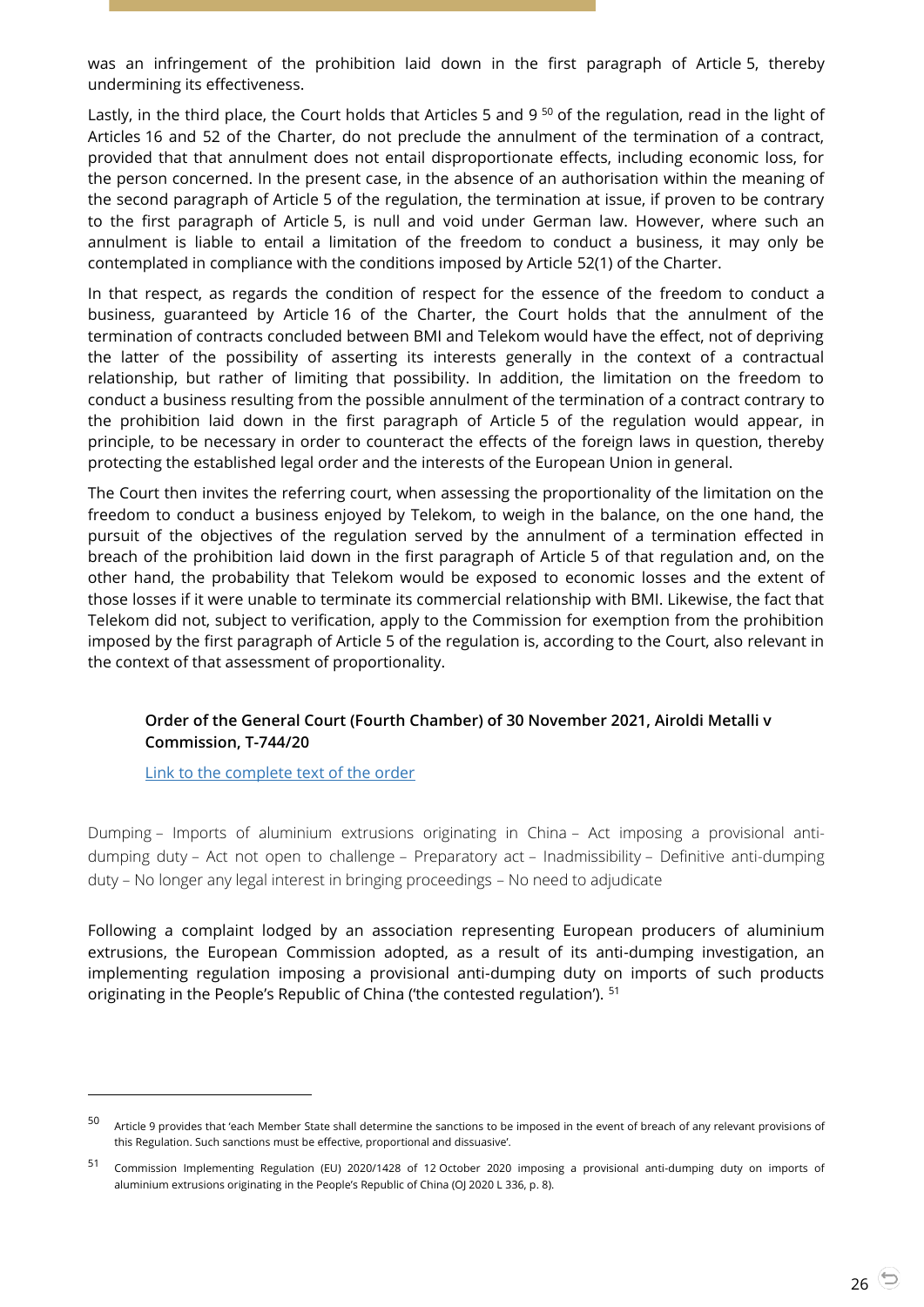By application lodged on 21 December 2020, Airoldi Metalli SpA ('the applicant'), an undertaking importing aluminium extrusions, brought an action for annulment of the contested regulation.

Subsequent to the bringing of that action, the Commission adopted an implementing regulation imposing a definitive anti-dumping duty and definitively collecting the provisional duty imposed on imports of aluminium extrusions originating in the People's Republic of China ('the definitive regulation'). <sup>52</sup>

Before the General Court, the Commission raised an objection of inadmissibility in respect of the action for annulment of the contested regulation on the grounds, inter alia, that such a provisional regulation is not a reviewable act and that the applicant no longer has an interest in challenging it.

In upholding that objection of inadmissibility, the Court finds, for the first time, that a regulation imposing a provisional anti-dumping duty does not constitute an act open to challenge for the purposes of Article 263 TFEU.

#### *Findings of the Court*

-

As regards the classification of a regulation imposing a provisional anti-dumping duty as an act open to challenge for the purposes of Article 263 TFEU, the Court recalls, first of all, that only measures the legal effects of which are binding on, and capable of affecting the interests of, the applicant by bringing about a distinct change in his or her legal position, and which definitively lay down the position of the institution, may be the subject of an action for annulment. By contrast, provisional measures, intended to pave the way for the final decision, are not reviewable acts. It would be otherwise only if acts or decisions adopted in the course of the preparatory proceedings not only bore all the legal characteristics referred to above but in addition were themselves the culmination of a special procedure distinct from that intended to permit the institution to take a decision on the substance of the case and thus produced independent, immediate and irreversible legal effects justifying that those acts or decisions may be the subject of an action for annulment.

A regulation imposing provisional anti-dumping duties constitutes an intermediate stage between the initiation of the anti-dumping proceeding and the termination of that proceeding, which results either in the fixing of definitive duties or in the non-fixing of duties. Such a regulation imposing provisional duties aims, inter alia, to ensure appropriate protection of the European Union once a preliminary examination shows that dumping exists and to prevent injury being caused during the proceeding by provisionally imposing anti-dumping duties which can then be collected retroactively at the time of the termination of the proceeding.

It follows that the contested regulation, in so far as it imposes provisional anti-dumping duties, cannot be regarded as being the culmination of a procedure distinct from that terminated by the definitive regulation. The contested regulation must therefore be categorised as an act preparatory for the definitive regulation and itself open to challenge.

Next, the Court notes that the contested regulation does not immediately and irreversibly affect the applicant's legal situation, either.

In that regard, the Court emphasises that the contested regulation, which gives interested parties, including importers, a possibility to submit comments or to be heard, does not imply any obligation to cooperate in the investigation. Similarly, the contested regulation requires neither importers nor the other economic operators concerned to alter or reconsider their commercial practices. Furthermore, while the contested regulation does impose anti-dumping duties, those are, by definition, provisional and must not, at that stage, be paid by importers.

<sup>52</sup> Commission Implementing Regulation (EU) 2021/546 of 29 March 2021 imposing a definitive anti-dumping duty and definitively collecting the provisional duty imposed on imports of aluminium extrusions originating in the People's Republic of China (OJ 2021 L 109, p. 1).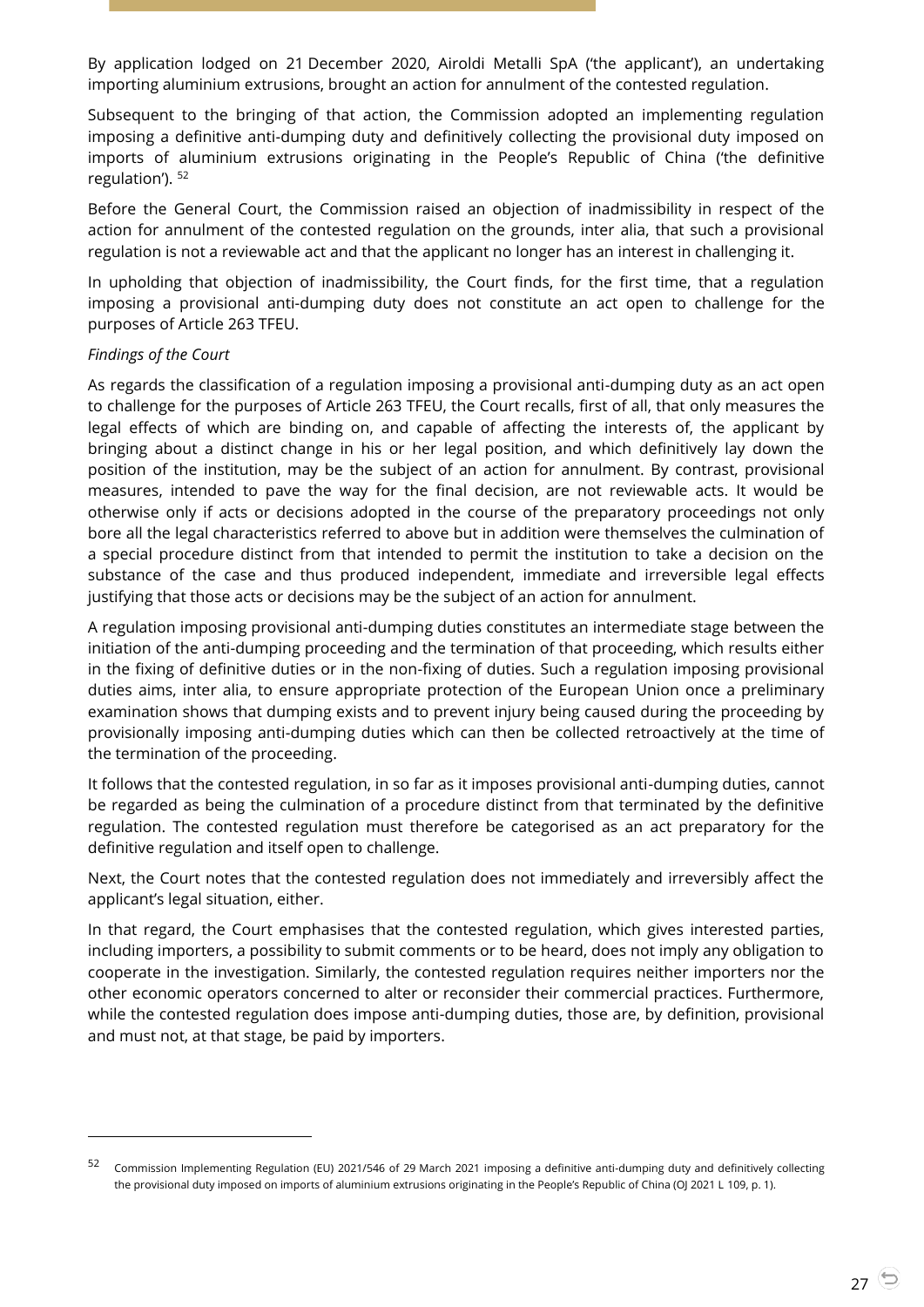The fact that the contested regulation subjects the import of aluminium extrusions originating in the People's Republic of China to the provision of a security deposit equivalent to the amount of the provisional duty does not support a finding that it is reviewable, either. In so far as that obligation is intended to ensure that duties are paid in the event that their collection is ultimately decided, it is dependent on that payment obligation, which will be decided and imposed by the definitive regulation only subsequently. It follows that the obligation to provide security to cover provisional duties did not produce independent and irreversible legal effects at the time of the lodging of the action for annulment, which is also the time at which the admissibility of that action must be assessed.

Finally, the Court notes that to hold that a provisional regulation constitutes a reviewable act would undermine the sound administration of justice and the institutional balance in so far as such an approach would lead to confusion between the administrative and judicial stages in relation to the imposition of anti-dumping duties. Any annulment of the provisional regulation would not necessarily imply an obligation on the part of the Commission to draw the consequences of the annulment judgment for its definitive regulation under Article 266 TFEU. Moreover, the inadmissibility of the action for annulment of the contested regulation does not amount to depriving the applicant of the legal protection to which it is entitled, in so far as it remains open to it, if it considers itself justified in doing so, to bring an action for damages under Article 268 TFEU.

For the sake of completeness, the Court adds that, even conceding that the contested regulation were a reviewable act, following the adoption of the definitive regulation, the applicant lost its interest in seeking its annulment in any event. In that regard, the Court specifies that, while such an interest could exist as regards the amounts secured in application of the contested regulation and discharged because the rate of the definitive duty was lower than the rate of provisional duty, the fact remains that the evidence adduced by the applicant is not capable of establishing actual damage relating to those amounts.